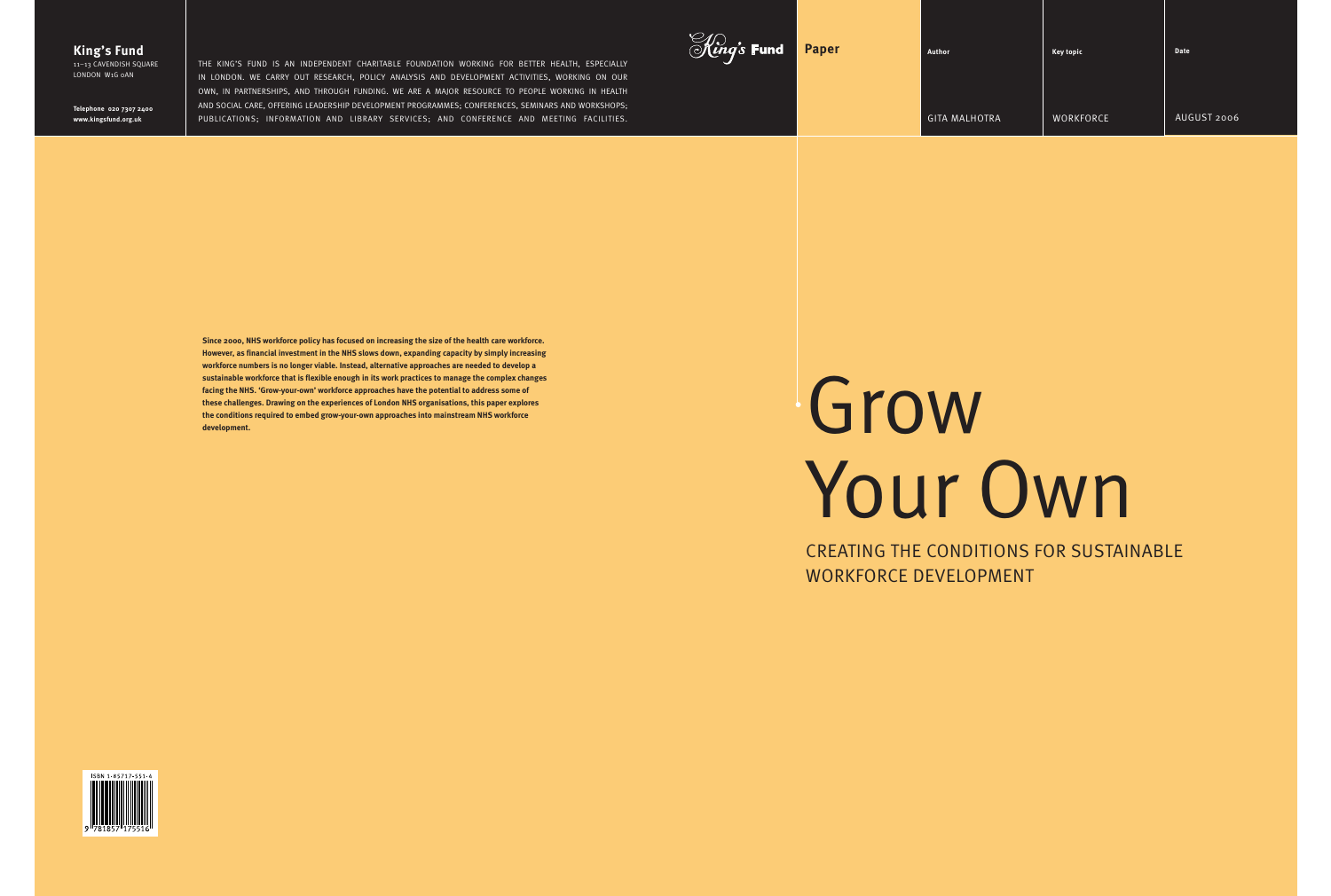# GROW YOUR OWN

Creating the conditions for sustainable workforce development

Gita Malhotra

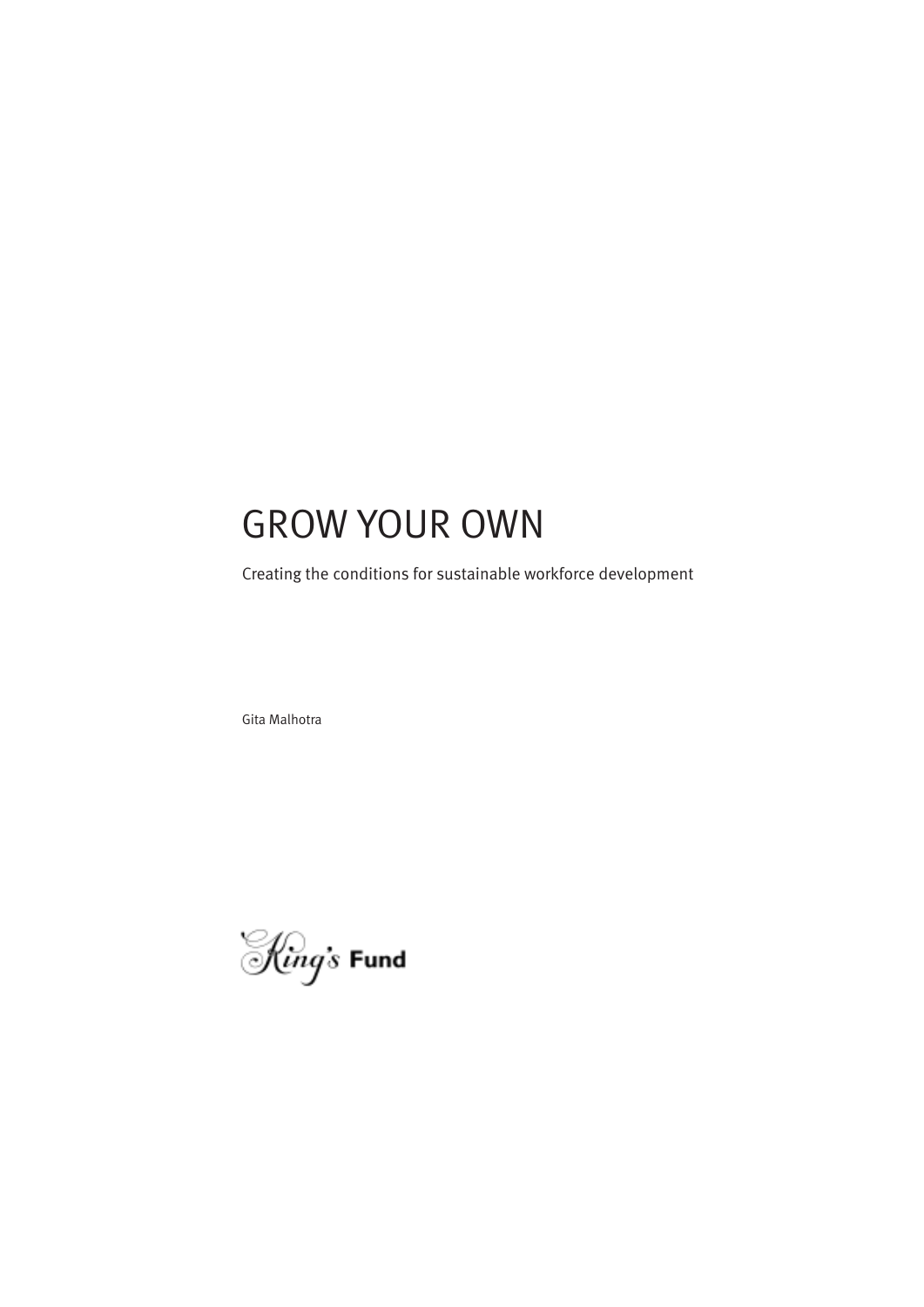This paper has been produced as part of a wider project looking at the issues and challenges of developing a sustainable health care workforce using local workforce solutions. This strand of work builds on previous King's Fund research into London's NHS workforce trends and international recruitment. The project was carried out by the King's Fund in partnership with the North East London Strategic Health Authority (NELSHA). NELSHA, together with the four other London strategic health authorities, ceased to exist as of 1st July 2006. They have now been replaced by a single strategic health authority – NHS London.

© King's Fund 2006

First published 2006 by the King's Fund

Charity registration number: 207401

All rights reserved, including the right of reproduction in whole or in part in any form.

ISBN-10: 1 85717 551 4 ISBN-13: 978 1 85717 551 6

British Library Cataloguing in Publishing Data. A catalogue record for this publication is available from the British Library.

Available from:

King's Fund 11–13 Cavendish Square London W1G 0AN Tel: 020 7307 2591 Fax: 020 7307 2801 Email: publications@kingsfund.org.uk www.kingsfund.org.uk/publications

Edited by Caroline Pook Typeset by Grasshopper Design Company Printed in the UK by the King's Fund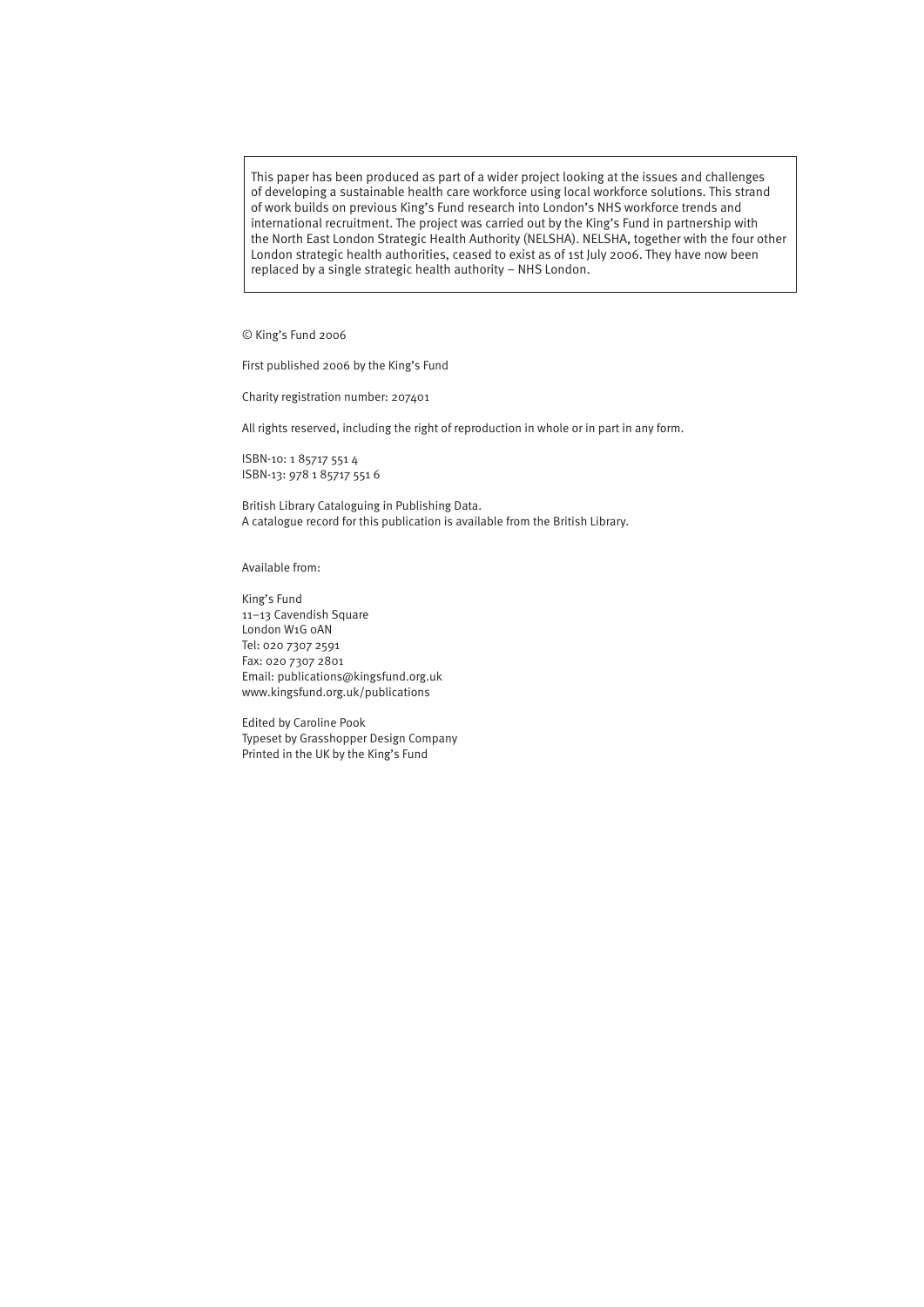# **Contents**

| iv             |
|----------------|
| iv             |
| $\mathbf{1}$   |
| $\overline{3}$ |
| 5              |
| 5              |
| $\overline{7}$ |
| 8              |
| 11             |
| 11             |
| 16             |
| 21             |
| 21             |
| 21             |
| 22             |
| 22             |
| 23             |
| 24             |
| 27             |
|                |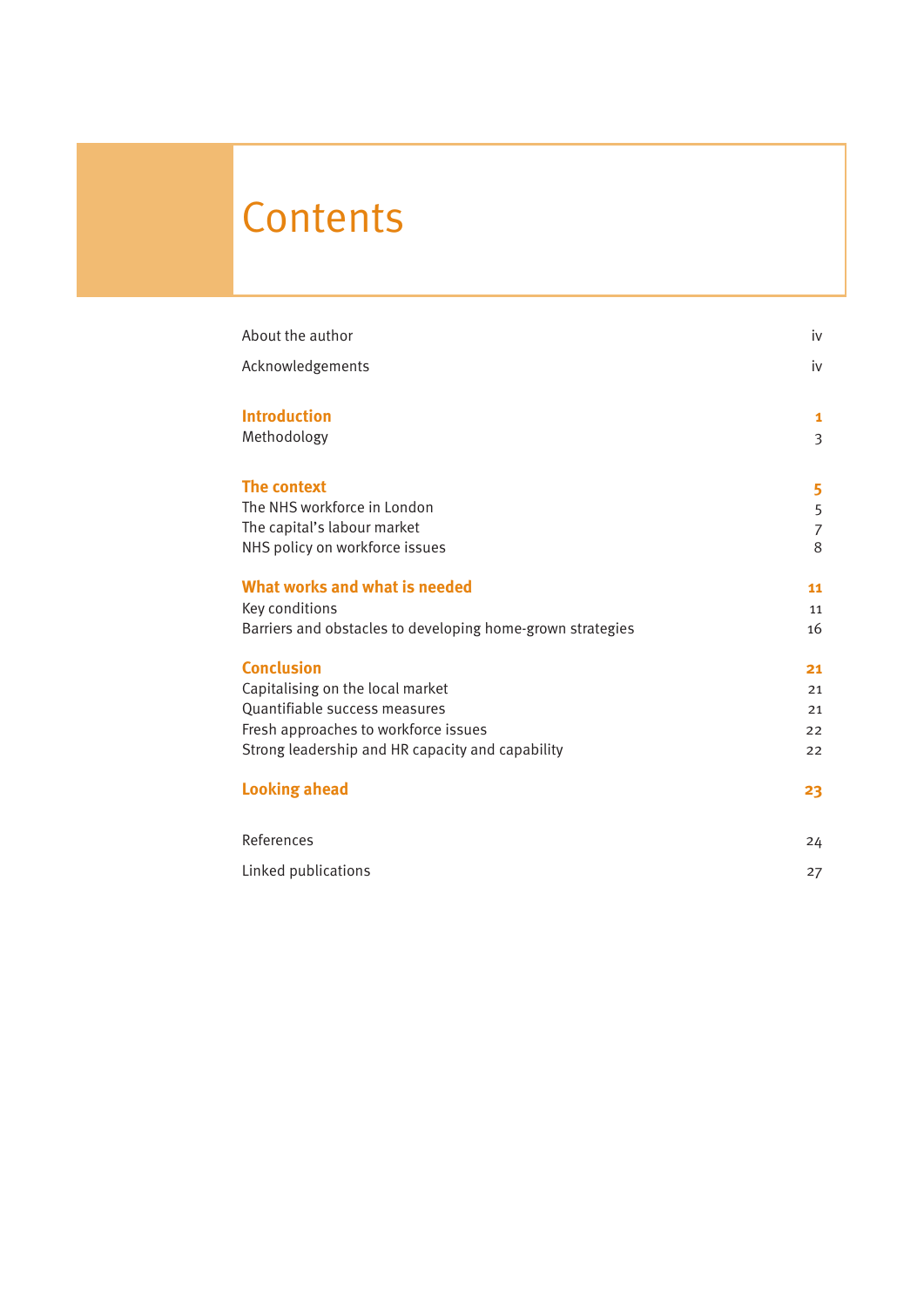# **About the author**

**Gita Malhotra** was a Visiting Fellow in Health Policy at the King's Fund from August 2005 until June 2006. She was on secondment from the North East London Strategic Health Authority (NELSHA) where she had lead responsibility for the development and implementation of education, workforce and partnership strategies for widening participation. Previously Gita worked as a lecturer in social anthropology and health, and in regeneration. She has a clinical background in nursing.

# **Acknowledgments**

I would like to thank the following people who were involved in producing this paper: Pippa Gough, Richard Lewis, Michelle Dixon and Richard Griffin for their comments on earlier drafts, and Carolyn Regan and Bernadette McShane for their support throughout the process.

I would also like to thank the following organisations who participated in the interviews and group events: Barts and The London NHS Trust Camden and Islington Mental Health and Social Care Trust Epsom and St Heliers NHS Trust Homerton University Hospital NHS Foundation Trust Lewisham Primary Care Trust Newham University Hospital NHS Trust North Central London Strategic Health Authority North East London Strategic Health Authority North West London Strategic Health Authority Royal College of Nursing South East London Modernisation Initiative St Mary's NHS Trust Thames Valley University

**Gita Malhotra August 2006**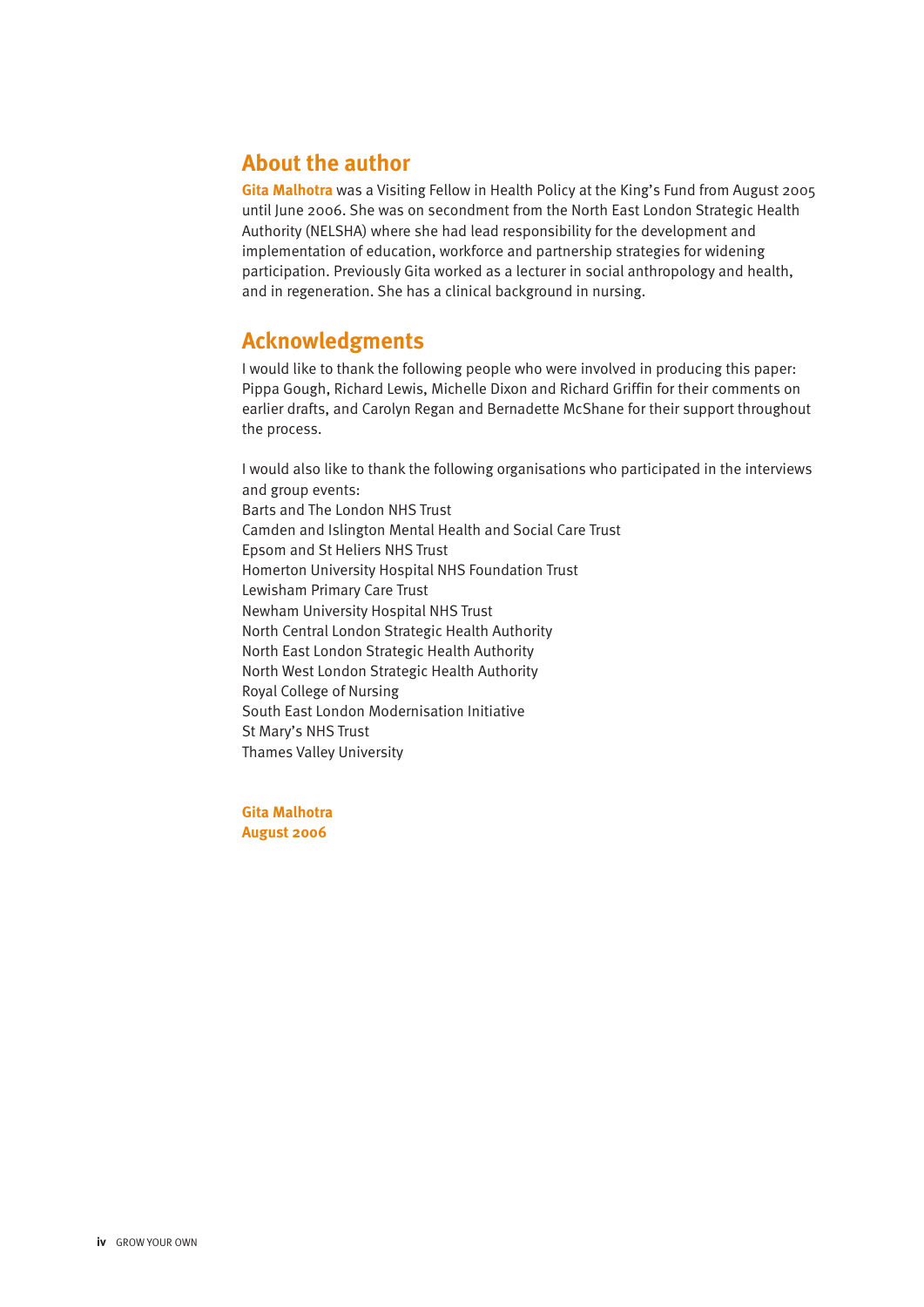# Introduction

The NHS in London employs one-fifth of the total English NHS workforce. Since the NHS Plan was introduced in 2000 (Department of Health 2000), and as a result of extra investment, the total labour force in the capital has grown by 26 per cent – an increase of just over 30,000 full-time equivalent posts in five years (NHS HSC Information Centre 2006). Despite this expansion, London continues to experience recruitment and retention difficulties, exceptionally high staff turnover and vacancy rates, as well as an over-reliance on international recruitment. Such concerns are set within the context of a transient and increasingly diverse population (Buchan *et al* 2003, Buchan *et al* 2004).

The capital is also the setting for immense demographic change, with an anticipated population growth of 850,000 by 2016, as well as the retirement of the 'baby boomer' generation (Hollis and Hay 2005). These demographic shifts will result in a rising demand for health care – for example, there will be an even greater focus on the needs of children, young people and older people – and an increased need for skilled labour in a growing and increasingly competitive London economy. At the same time, these demographic changes will also present opportunities for developing the workforce by providing a large 'local' pool of potential employees from which the NHS can recruit.

Since 2000, NHS workforce policy has focused on increasing the size of the health care workforce, with an emphasis on meeting centrally defined national targets for occupational groups, such as nurses and allied health professionals. Much of the growth in the labour force has come from an expansion in the number of students entering health professional (pre-registration) training, as well as the development of schemes designed to encourage those staff who had left the NHS to return. However, as high financial investment in the NHS is set to slow down, and there is a move away from international recruitment – for ethical reasons – to the development of more home-grown solutions to workforce challenges, expanding capacity by simply increasing workforce numbers is no longer viable.

As a result, alternative approaches are needed to develop a workforce that can be both responsive and flexible enough in its work practices to manage the complex changes and pressures facing the NHS. These include the patient choice agenda, the establishment of an increased range of health care providers and the implementation of Payment by Results. The government's recognition of the need for different approaches to workforce development is evident from its desire to 'ensure that staff are enabled to deliver the changes in practice and culture that will underpin reforms' (Department of Health 2005a). In practice, this means a shift away from a workforce largely defined by professional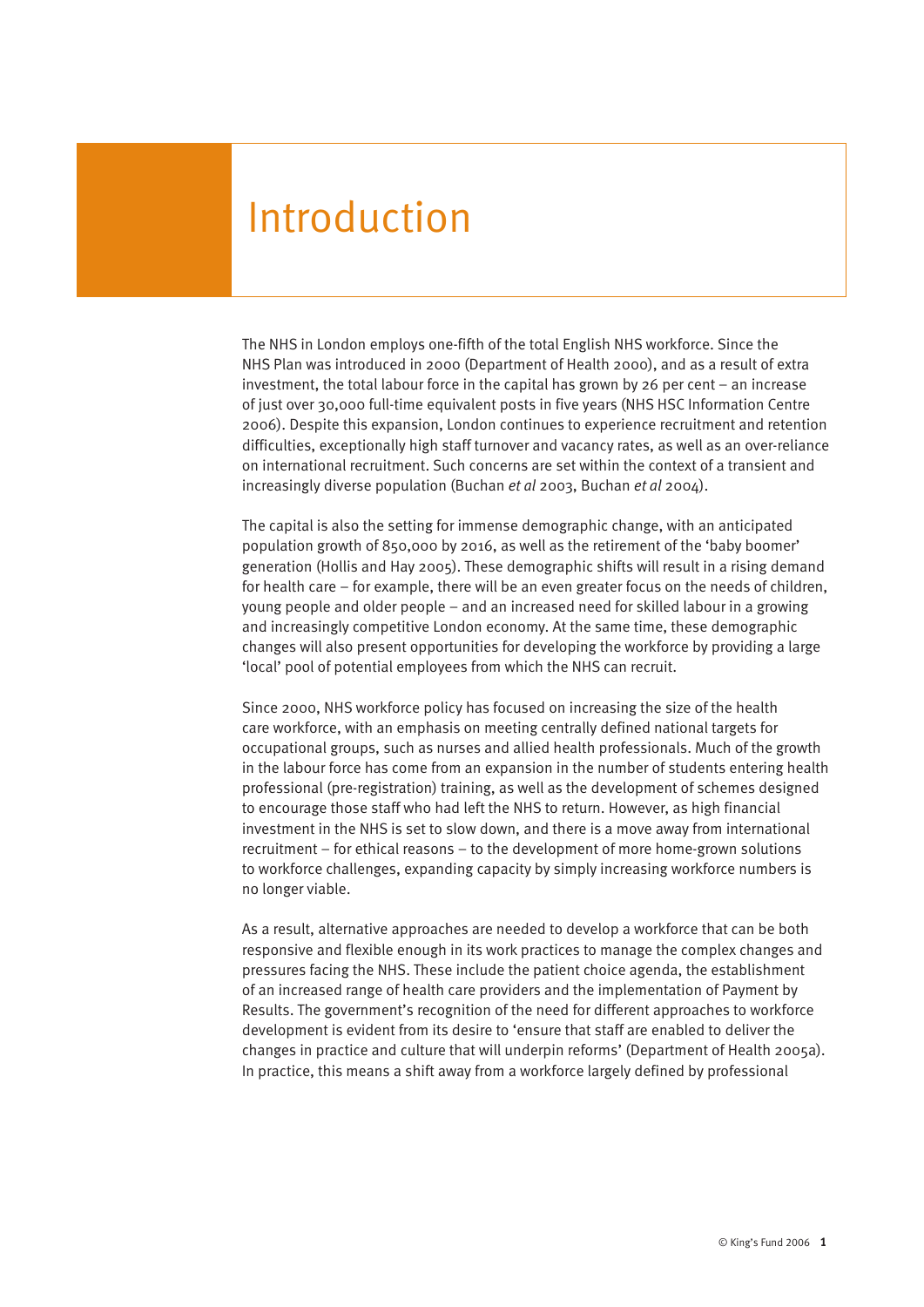qualifications and distinct occupational groups to one that is defined by skills and competencies, and is centred on the patient. This shift will inevitably influence who carries out the work, how it is organised, and where and how it is delivered. Crucially, it will also affect the source of the future labour supply.

'Home-grown' or 'grow-your-own' workforce approaches have often been identified as strategies to support workforce development priorities and there are many examples of good practice in the capital (Hutt and Buchan 2005). However, while grow-your-own approaches are not new, their adoption and incorporation into mainstream policy have not been as effective as they could be, for reasons that are outlined later in this paper.

Grow-your-own workforce strategies are characterised by two important features. First, they look to local labour markets as a key source of workforce supply. Second, they encourage organisations to use the skills and talents of their existing unregistered – or not formally qualified – workforce more effectively. Developing and extending staff roles, especially to meet new service requirements and expectations, can achieve this. In addition, home-grown workforce approaches in the NHS may be more likely to recruit and produce staff with greater commitment and loyalty to their organisation. By offering improved development opportunities, and more interesting and varied roles, the NHS can become the employer of choice locally, which may also reduce staff turnover rates. Crucially, successful grow-your-own approaches do not exist in isolation from an organisation's overall workforce plan and strategy.

NHS recruitment from local populations has often focused on creating a workforce that is more representative of the social and ethnic background of the population it serves – usually with the aim of delivering what have been described as 'culturally competent or culturally sensitive' services (Lord Warner 2006). While this outcome may result from home-grown approaches, it is not the main concern of this paper. Instead, the focus here is on how these approaches can address the persistent recruitment and retention difficulties in London and the emerging need for new ways of working.

This paper describes the experiences and views of London NHS organisations and other partners currently engaged in the development of grow-your-own approaches. It offers some consistent insights into 'what works and what is required' in changing the workforce practice of NHS employers. The paper also considers what may be needed to influence change at a policy level to enable these types of activities to become part of mainstream NHS strategic workforce development.

Although the findings set out in this paper are discussed in the context of grow-your-own approaches, they have wider application and relevance across all aspects of strategic workforce development. For example, the need for high-quality labour market intelligence and the need to ensure that there is clear ownership of workforce development do not apply exclusively to home-grown approaches.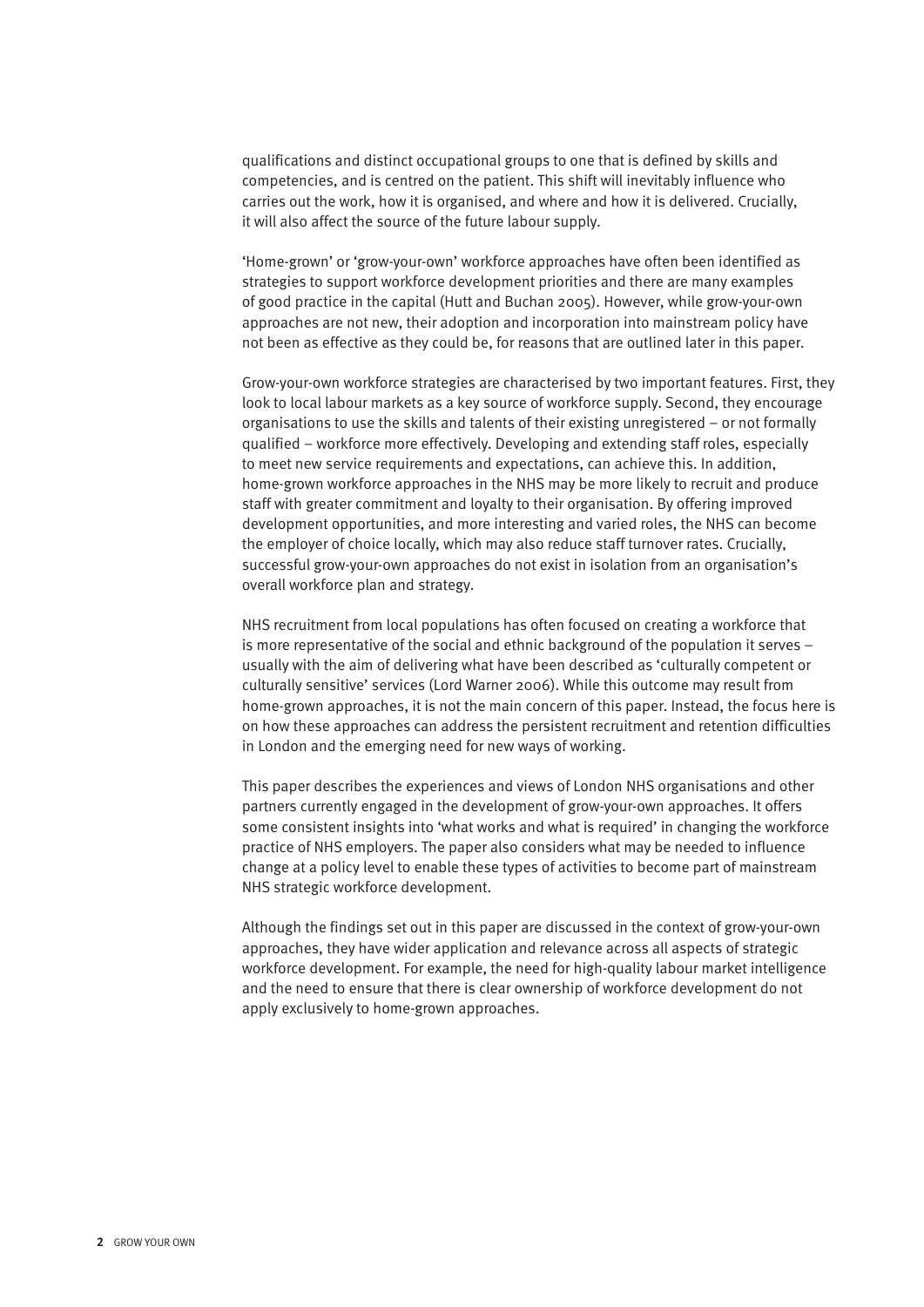# **Methodology**

Information and findings presented in this paper were gathered from a review of literature and national and regional NHS policy documents relevant to the development of local approaches to workforce development. Qualitative research was also carried out with key stakeholders, using interviews and group workshops.

Stakeholders included representatives working in:

- n the Royal Colleges
- $\blacksquare$  strategic health authorities
- $\blacksquare$  NHS trusts human resources and service modernisation
- **n** the Department of Health
- **NHS Employers**
- **n** higher education.

The research explored the following broad questions:

- What motivates an organisation to develop grow-your-own workforce strategies and approaches?
- $\blacksquare$  What are the characteristics of and conditions present in organisations that have embedded this type of intervention in local mainstream policy and practice?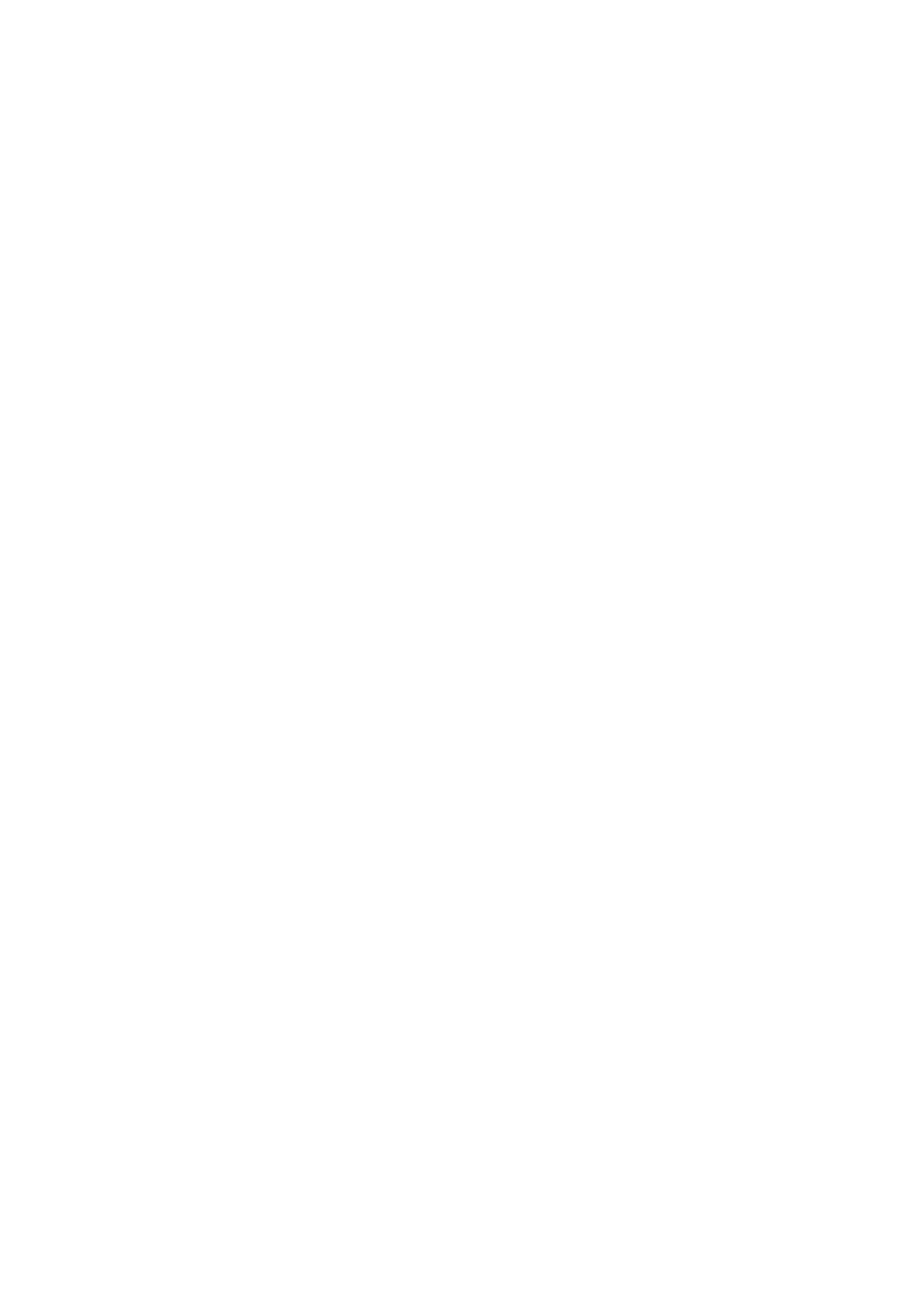# The context

This section considers the labour market and policy environments in which NHS employers operate in London. In order to recruit and retain an adequately sized workforce that possesses the necessary skills, NHS employers in the capital face a number of challenges, some unique to the city, that grow-your-own strategies can help to address.

Since 2000, NHS workforce planning has focused primarily on expanding professional staff numbers – that is, meeting targets for extra doctors, nurses and therapists. However, the Department of Health has recently stated that: 'Long-term workforce planning is important to provide a strategic view of supply and demand and to reflect the changes in the wider context of technology, resourcing patterns and demographics' (Department of Health 2005b). But what does this mean in practice? How does it relate to current government and local responses to workforce policy, and what are NHS organisations already doing to address this? To answer these questions, we need to understand the wider context within which grow-your-own workforce strategies are currently being shaped. This section examines the following areas:

- $\blacksquare$  the NHS workforce in London
- $\blacksquare$  the capital's labour market
- **NHS policy on workforce issues.**

### **The NHS workforce in London**

#### *Head count*

The NHS in London directly employed almost 200,000 people in both medical and non-medical roles as at September 2005. This represents more than one-fifth of the total English NHS labour force. Full-time equivalent employment in the health service in London has grown by 26 per cent since 2000 (*see* Table 1, below).

#### **TABLE 1: SIZE OF THE NON-MEDICAL WORKFORCE IN NHS HOSPITAL AND COMMUNITY HEALTH SERVICES, 2000–05 (FULL-TIME EQUIVALENTS)**

|                                  | 2000    | 2005    |
|----------------------------------|---------|---------|
| All non-medical staff, England   | 739,399 | 889,973 |
| All non-medical staff, London    | 114,296 | 144,423 |
| Clinical support workers, London | 10,807  | 41,012  |
| Qualified nurses, London         | 51,809  | 53,908  |

Source: NHS HSC Information Centre 2006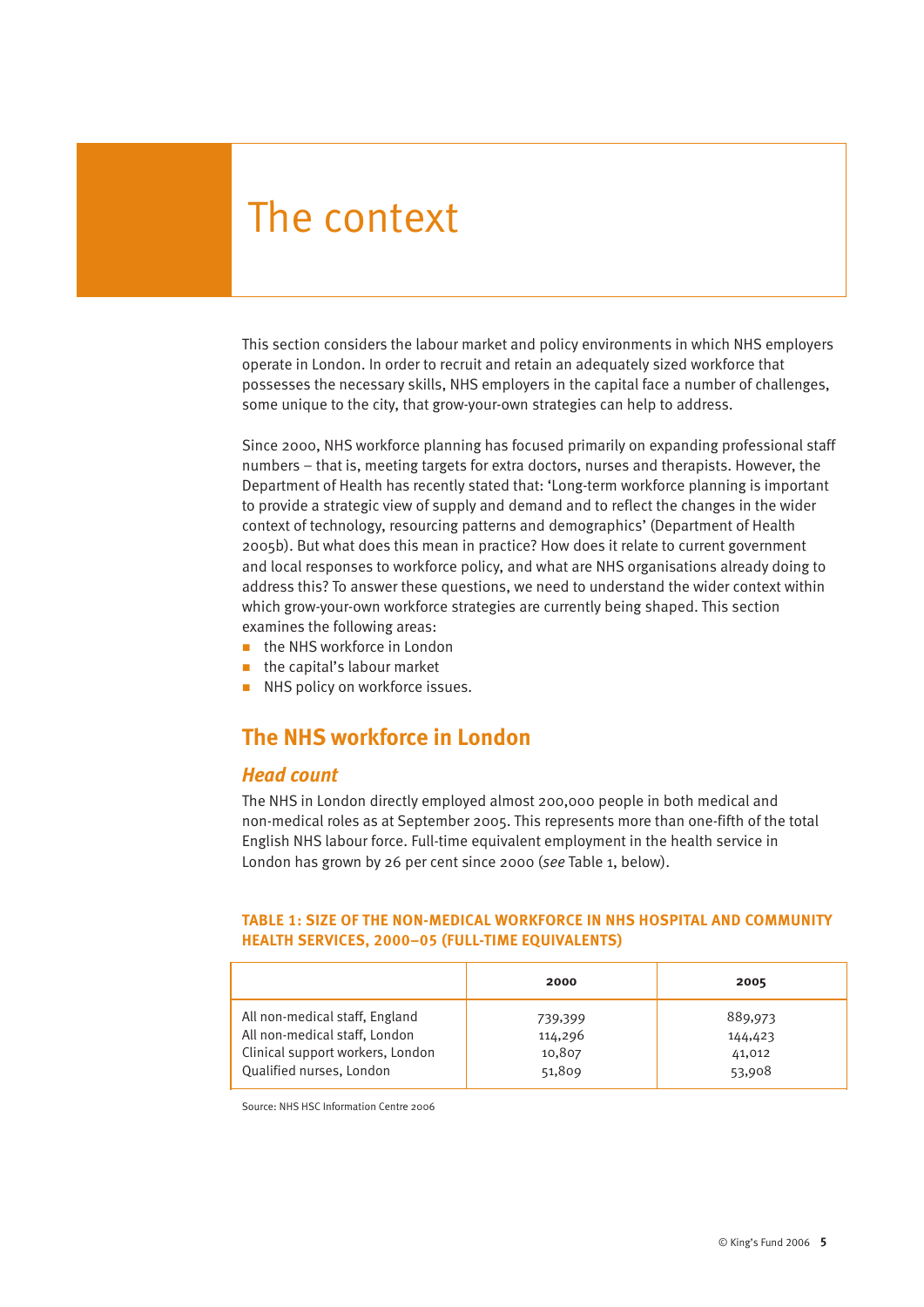#### *Vacancy rates*

Although vacancy rates in England have fallen in recent years (there were, for example, 713 fewer unfilled nursing posts in 2005 compared with 2003), the NHS in London continues to experience vacancies at twice the national average. A third of all NHS vacancies are in the capital. In 2005, for example, there were 2,066 nursing posts (including 130 qualified midwifery jobs) vacant in London  $-$  35 per cent of the total qualified nursing vacancies in England. For qualified allied health professionals, 6.6 per cent of posts in London are vacant (the national average is 3.4 per cent). The statistics for health care scientists are similar: vacancy rates in the capital are at 4.6 per cent, which is twice the national average (NHS HSC Information Centre 2006).

A high proportion of London's NHS staff are recruited from abroad. A Royal College of Nursing (RCN) survey found that 13 per cent of London's nurses were trained overseas, compared with 3 per cent for the United Kingdom as a whole (Ball and Pike 2004). However, the emphasis and reliance on active international recruitment is declining. One reason for this is the ethical concern that international health workers may come from countries that are experiencing their own staff shortages and challenges. Another concern is that the capital represents a gateway or 'revolving door' for international recruits who may be more likely than UK workers to move on from the United Kingdom to work in other countries that are also seeking to boost their health care workforces (Buchan *et al* 2004). It is therefore unlikely that international recruitment will provide a sustainable source of workforce supply in the future.

#### *Turnover*

Like vacancy rates, staff turnover rates in London are higher than in the rest of England. In their evidence to the Select Committee on Health's 2006 inquiry into workforce planning, the five London strategic health authorities (SHAs) pointed out that turnover in the capital can be 30 per cent higher than the national average and that vacancies can cost up to £10,000 in recruitment costs and lost productivity (Select Committee on Health 2006a). The SHAs note that this picture is unlikely to change in the future. Interviewees for this paper highlighted turnover rates of 25 per cent in some areas. They emphasised that this was a key motive for organisations to develop grow-your-own workforce strategies in an attempt to retain staff.

Hutt and Buchan (2005) have highlighted some of the reasons for poor retention in the London workforce. These include:

- $\blacksquare$  large numbers of young mobile workers
- lack of access to affordable child care
- $\blacksquare$  the high cost of living
- **n** heavy workloads.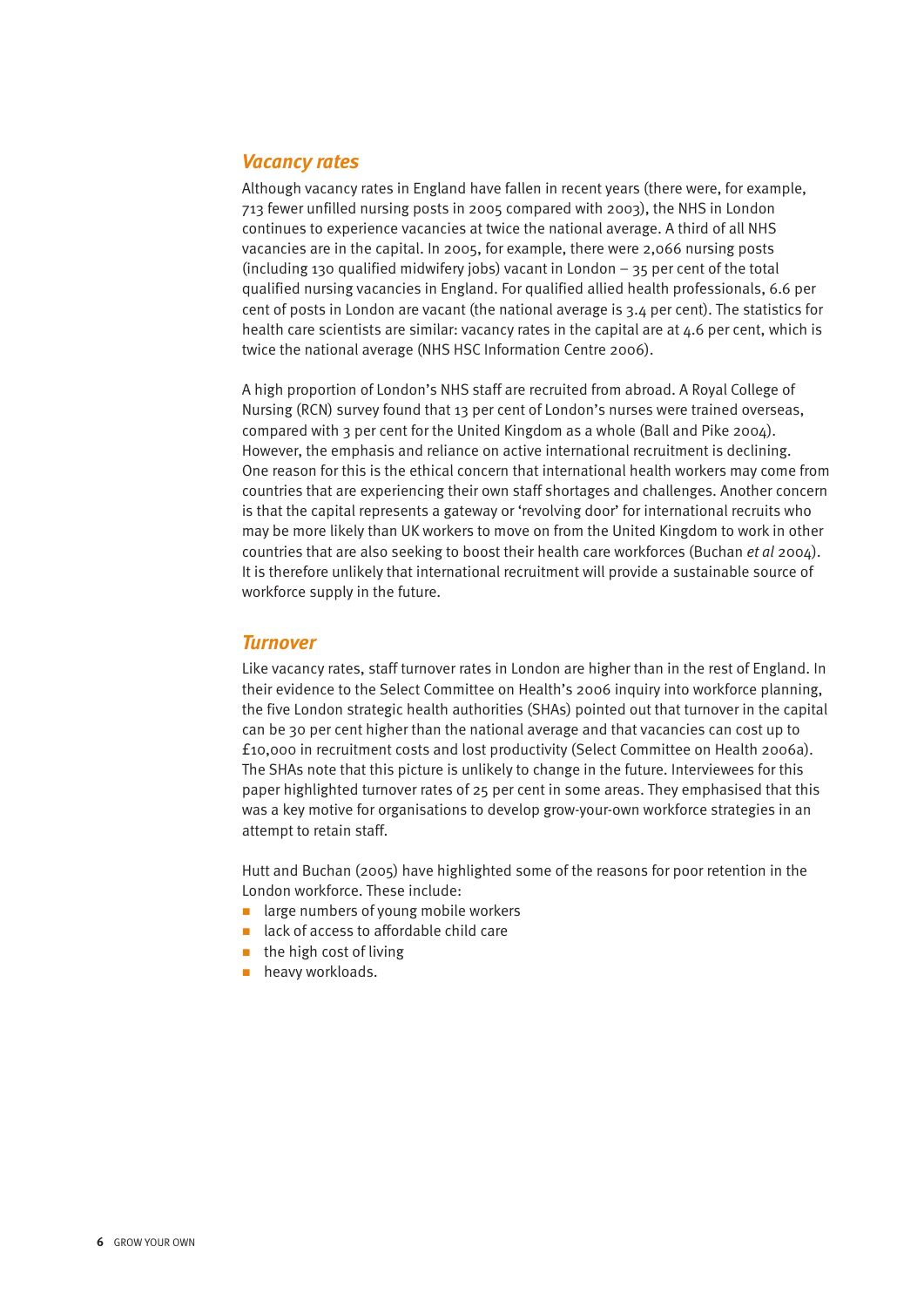# **The capital's labour market**

Although London's workforce is projected to grow in the next decade and is not ageing as quickly as the rest of the United Kingdom, NHS employers in the capital do face a number of challenges resulting from changing demographics – in particular, increased competition for skilled labour.

London's overall population is forecast to increase by 850,000 between 2006 and 2016, and its workforce will rise by  $516,000$  from its current level of around  $4$  million (Greater London Authority 2005). A project recently undertaken by the US-based Concours Group (Concours Group and Age Wave 2003) examined future population trends in the United States and in Europe, and their impact on workforce planning. Two findings from this research – undertaken on behalf of a number of stakeholders including the NHS – are particularly relevant to the future of London's labour market:

- n There are not enough workers to replace the numbers and skills of the 1950s and 1960s 'baby boomers' as they reach retirement age during the next 20 years.
- $\blacksquare$  The workforce is growing increasingly diverse in terms of gender, ethnicity, class, education and other factors.

The capital has a high level of ethnic diversity  $-46.6$  per cent of England's minority ethnic population live in the capital and almost a third of the city's inhabitants comprise minority ethnic groups (Association of London Government 2005). Such diversity means that the NHS needs to ensure that its workforce is equipped with the appropriate skills – such as the ability to speak different languages – to meet the needs of its distinct populations. The demography of London's population is ageing at a slower rate than the rest of the United Kingdom, with the result that the city has substantially more young adults (aged  $20-44$ ) than the rest of the country. The minority ethnic population in England is particularly young. For example, 45 per cent are under 25 years old compared with 29 per cent of white people (Ethnic Minority Employment Taskforce 2005). Eighty per cent of the growth in London's potential workforce is expected to come from black and minority ethnic groups living in the city (Roberts and McNeish 2005).

### *Supply and demand for staff in London*

In spite of the projected growth in its population, London employers, including the NHS, will face greater competition for skilled staff in the future than they do now. A recent CBI/KPMG London Business Survey (CBI Publications 2006) revealed that a shortage of skilled staff is currently the biggest barrier to business in the capital. Sixty-one per cent of London employers face skills shortages – a rise of 12 per cent since last year. The survey also highlighted a lack of basic literacy and numeracy skills in the capital. This skill shortage is currently reflected in the NHS by the high vacancy rates for professionally registered staff.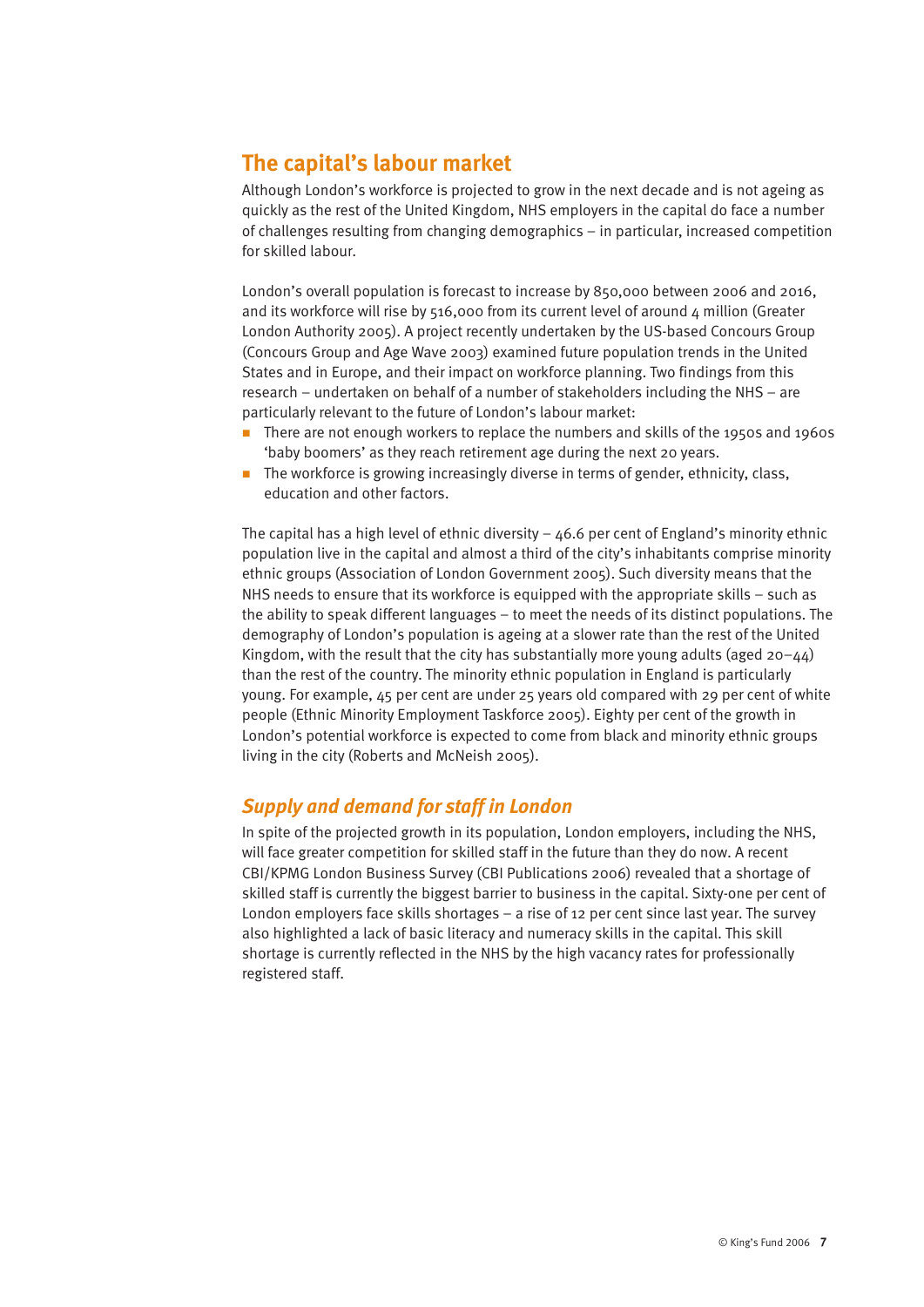## **NHS policy on workforce issues**

A key tenet of the NHS Plan (Department of Health 2000) was to reform the NHS workforce. The Plan was explicit in its aim – that growing and 'modernising' the workforce was crucial if the government's ambitious policy objectives were to be realised. It was proposed that a bolstered NHS human resource (HR) function (Department of Health 2002), together with a clutch of HR and workforce policies and strategies (*see* box, below), would deliver a growth in capacity. Commissions of pre-registration professional training places would also be increased. These policies were also intended to improve working and pay conditions for staff, which would result, it was hoped, in improved recruitment and retention.

#### **WORKFORCE TOOLS AND STRATEGIES TO SUPPORT THE NHS PLAN**

- n **New pay agreements** for NHS staff, including the consultants' contract and Agenda for Change (AfC). AfC covers all non-medical staff, except very senior managers. It is based on a single job evaluation scheme, a common grading system and the Knowledge and Skills Framework (KSF) (Department of Health 2004a).
- **n** The Knowledge and Skills Framework (KSF) defines levels of competency for a range of skills and responsibilities (called 'dimensions') such as communications. Each job covered by AfC, including new roles, has a series of KSF dimensions, such as the level of written, verbal and non-verbal communication skills required. The KSF helps determine the learning and development that staff receive through annual appraisals.
- **n** The Model Career Framework is a new NHS-wide career structure that makes it possible to develop staff and their roles and support career pathways. It is underpinned by the KSF, the appraisal system and the Skills Escalator.
- **The NHS Skills Escalator** is a mechanism by which staff can enter the NHS from any route or training qualification, and develop skills and gain promotion by using the KSF.
- **n** Improving Working Lives is a benchmark set by the Department of Health to assess the extent to which NHS employers locally are following good practice in human resources. Information is gathered on, for example, provision of child care and access to training.
- n **Recruitment strategies** such as Return-to-Practice schemes, provide a range of incentives for professionals, such as nurses who have left the NHS, to encourage them to return.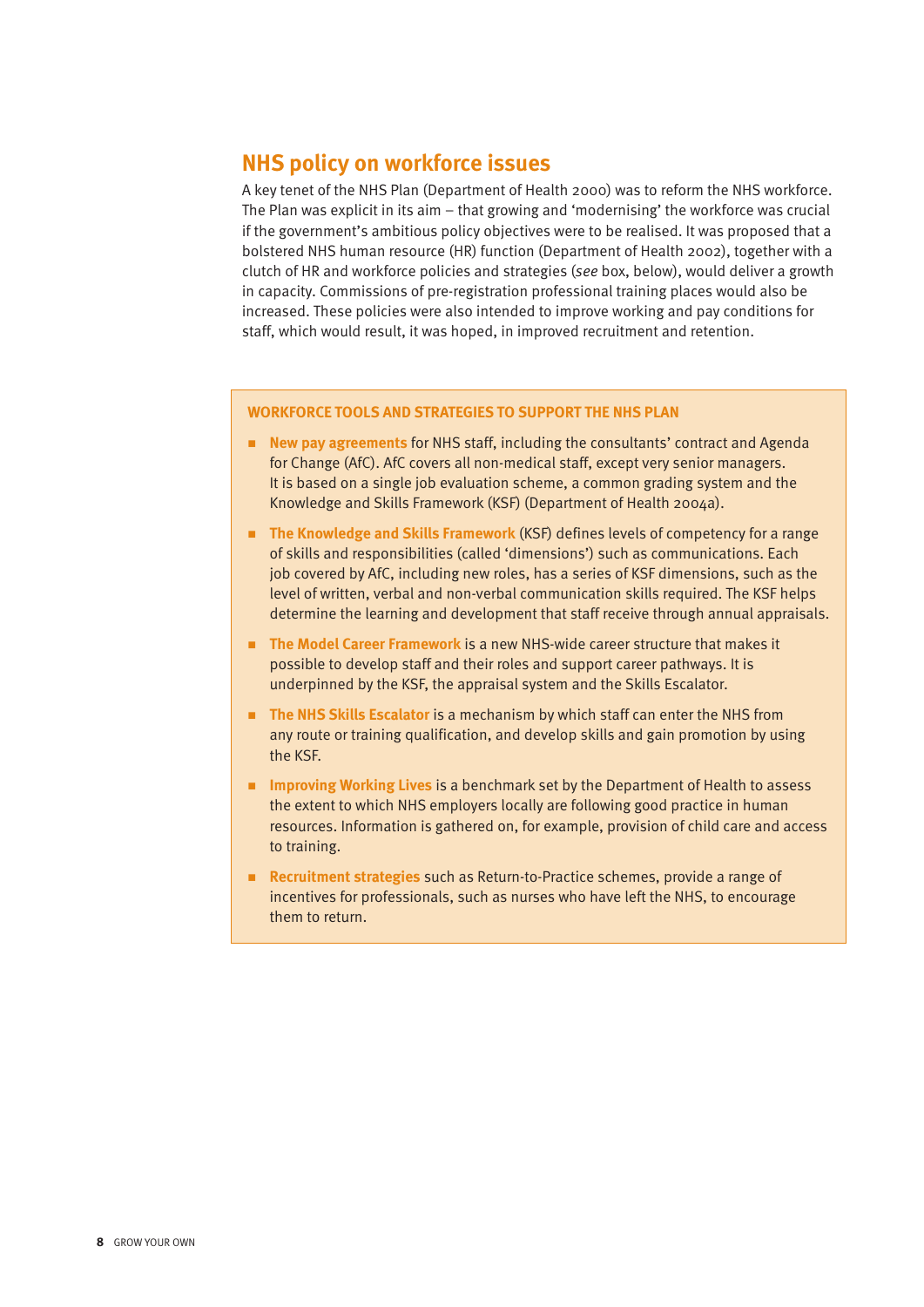### *More staff working differently?*

The title of the HR strategy that accompanied the NHS Plan was *More Staff Working Differently* (Department of Health 2002). In his review of the long-term resource requirements of the NHS, Derek Wanless noted that, in order to meet skill shortages and rising demand for health care, NHS staff needed to 'take on new and challenging roles' (Wanless 2002, p 15). While good progress has been made in recruiting more staff, as illustrated by the growth in workforce numbers in London, there has been less significant progress in staff 'working differently'. In its evidence to the Select Committee on Health inquiry into workforce planning, the Department of Health acknowledged that:

*We are moving from a rapid expansion in staffing and investment in health care to a 'steady state' of investment and a focus on productivity. In essence, the last five years has been 80% about growth and 20% about transformation and new ways of working.* (Select Committee on Health 2006a, para 5.7)

The Department of Health is now placing greater emphasis on productivity to ensure the most efficient use of frontline resources during the next five years of the NHS Plan:

*Workforce capacity (…) in the future will need to come from more efficient ways of working and through even more productive use of the workforce.* (Lord Warner 2005)

### *The financial context*

The NHS in London was £168 million in deficit in 2005/6, an increase of £84 million compared with 2004/5 (Department of Health 2006). This shortfall will need to be recovered this year. Coupled with policy imperatives such as patient choice, Payment by Results and the need for primary care trusts (PCTs) in London to achieve efficiency savings, this has created an even greater need to demonstrate both improved service quality and activity. This has to be met from existing human resources and increased investment. However, current approaches to financial balance, such as cutting agency staff and freezing posts in London, could have the following consequences.

- **Increasing workload** Excess workloads were identified as a key factor behind high turnover in London (Hutt and Buchan 2005).
- **Halting innovation** During periods of uncertainty, developments such as new ways of working and skill mix may be challenged.
- **Focusing on short-term needs** This may take place at the expense of long-term strategies, including grow-your-own approaches.

The next section highlights the factors and the environment that have enabled a number of London-based NHS employers to effectively adopt home-grown strategies. It also considers how the barriers and obstacles to their effective implementation can be addressed.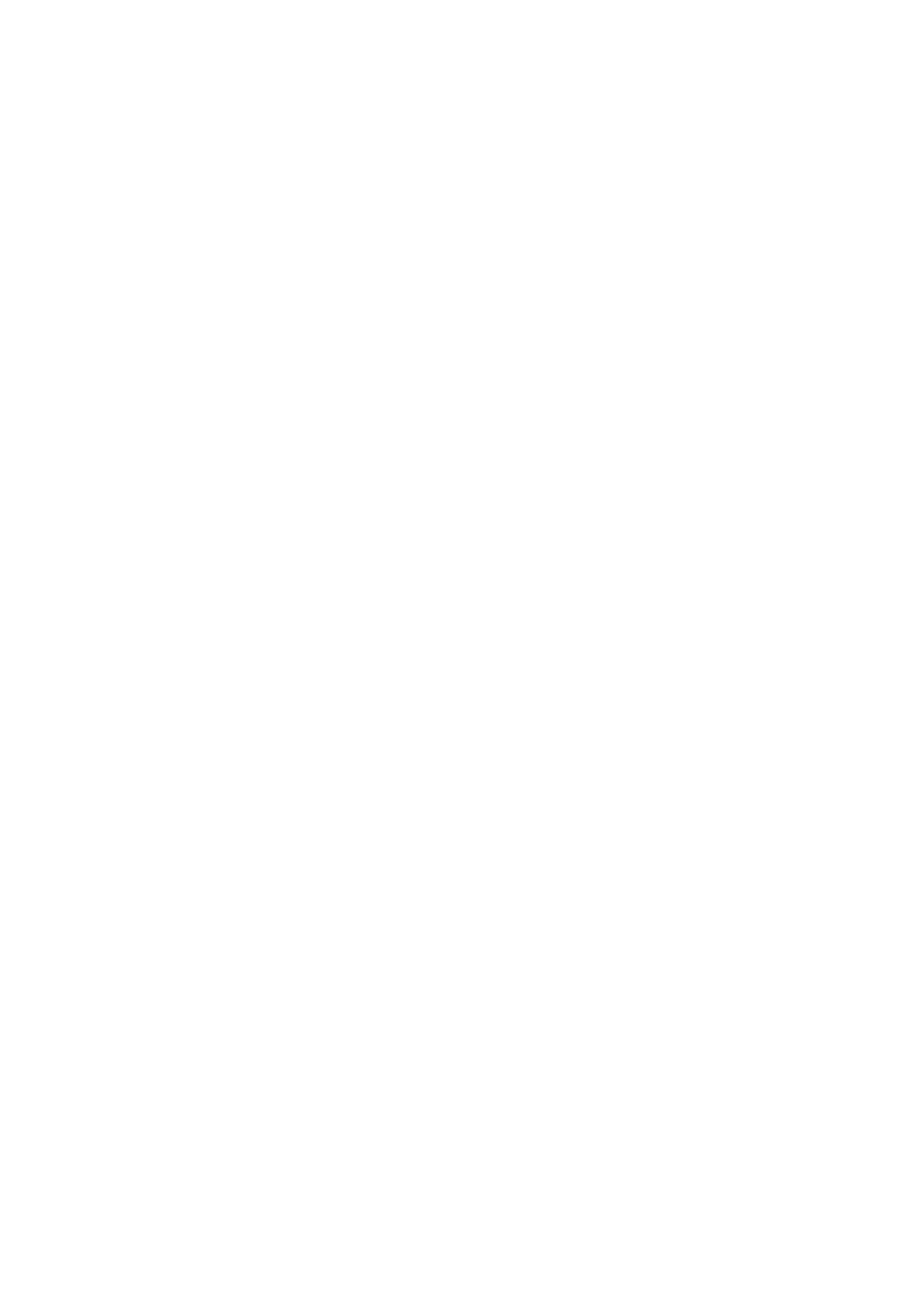# What works and what is needed

This paper has described the context for grow-your-own workforce strategies in London and has explained how the development and strengthening of these approaches can contribute to mainstream workforce planning. This section, based on interviews with stakeholders, examines what works and what is needed to embed such approaches. The latter part of the section goes on to examine the challenges and barriers to developing and establishing home-grown strategies in NHS organisations.

Discussions with stakeholders revealed that there were four key conditions that needed to be in place for home-grown workforce strategies to be effective in NHS organisations:

- $\blacksquare$  focused organisational motivation
- $\blacksquare$  clear ownership and responsibility for workforce change
- $\blacksquare$  strong leadership, champions and collaborations
- strategies for measuring and evaluating success.

### **Key conditions**

Each of these conditions is now described in turn.

#### *Condition 1: Focused organisational motivation*

Stakeholders identified what had motivated their organisations to develop home-grown approaches to workforce development and how they had set about justifying them. The following factors were important influences:

- $\blacksquare$  recognition of the organisation's wider position and role within its local community
- $\blacksquare$  the impact of new building developments
- $\blacksquare$  concern that a trust's workforce should reflect the diversity of its local population at all levels
- **n** acknowledgement that 'more of the same' type of workforce does not resolve ongoing workforce challenges.

#### **RECOGNITION OF THE ORGANISATION'S WIDER POSITION AND ROLE WITHIN ITS LOCAL COMMUNITY**

Interviewees described how an awareness of their organisation's 'corporate social responsibility' (CSR) – that is, the contribution that the organisation could make to the health and sustainability of its local community (*see* box, overleaf) – had motivated them to consider implementing grow-your-own workforce strategies. As one head of learning and development put it:

*[We have a role] in improving the health of our local communities driven by our corporate citizenship role as a good employer in what is a deprived community… a key part of our chief executive's philosophy is we drive down health inequalities through local employment.* 

(Head of learning and development)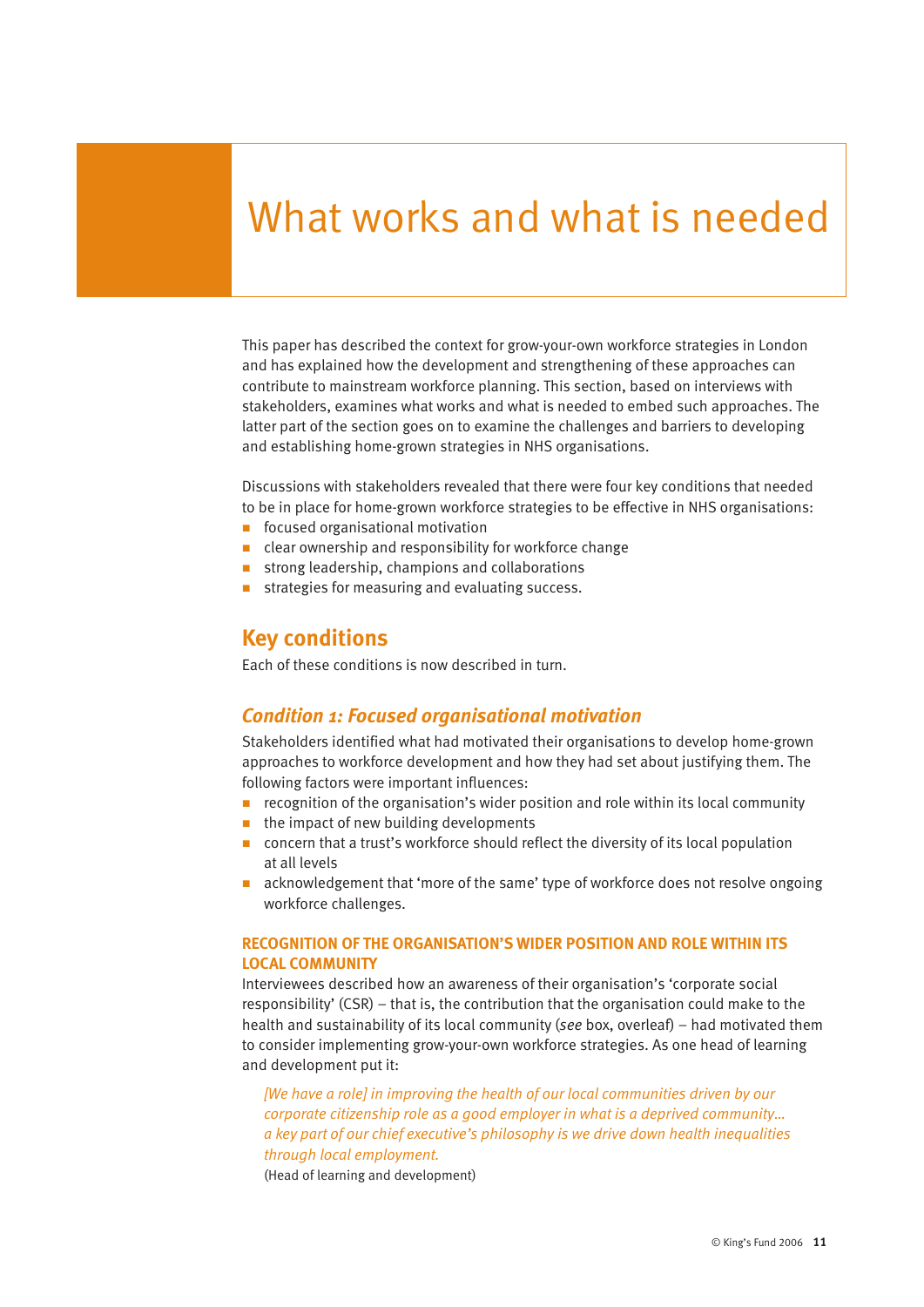#### **CORPORATE SOCIAL RESPONSIBILITY FOR HEALTH IN THE NHS**

The NHS can improve the well-being of communities through the effect of its activities on citizens' health, local economies and the environment. In many areas, particularly deprived ones, the NHS is frequently the largest employer – creating jobs for unemployed people and helping individuals with poor skills to improve them. In its role as a good corporate citizen, the NHS can also source provisions from local suppliers, improve access to health centres, particularly for those without a car, and build energy-efficient hospitals and clinical centres.

#### **THE IMPACT OF NEW BUILDING DEVELOPMENTS**

For some stakeholders, new building developments, including hospitals and health centres, had triggered them to consider grow-your-own strategies by bringing CSR-related issues to the fore. One regeneration manager described it as a question of, 'Who builds it and who fills it?' As capital investment for new buildings entered local – and frequently deprived – areas, a persistent question for some interviewees had been: 'What exactly do local people get from this?' As the same regeneration manager commented: 'Clinicians would frequently respond with "a new hospital" but we also saw that the health dividend was still missing.' This recognition had prompted some NHS employers to consider growyour-own approaches as a way of improving engagement with the local populations – using local people not only to work in the hospital once it was constructed, but also to build it.

#### **CONCERN THAT A TRUST'S WORKFORCE SHOULD REFLECT THE DIVERSITY OF ITS LOCAL POPULATION AT ALL LEVELS**

Stakeholders cited this concern as an important motive and justification for introducing grow-your-own strategies. It was assumed that a more ethnically diverse and locally derived workforce in London would be 'more likely' to improve equity of access to health services. It was thought that this would be particularly relevant in very diverse communities where language issues might be a barrier – and would therefore improve health outcomes for those groups. As one mental health community development worker said, what is needed is: 'a diverse workforce to deliver culturally competent/sensitive services'.

In addition, interviewees frequently cited wider legislative requirements on race and ethnicity, such as The Race Relations (Amendment) Act 2000 (The Stationery Office 2000), as a key driver for the development of grow-your-own strategies. The Act gives public authorities a statutory duty to promote race equality and to monitor, by ethnic group, their existing staff and applicants for jobs, promotion and training. It also requires them to publish the results annually:

*Without the diversity argument as a key driver there may have been some challenges and potential resistance in our organisation to our work on local recruitment.* (Regeneration manager)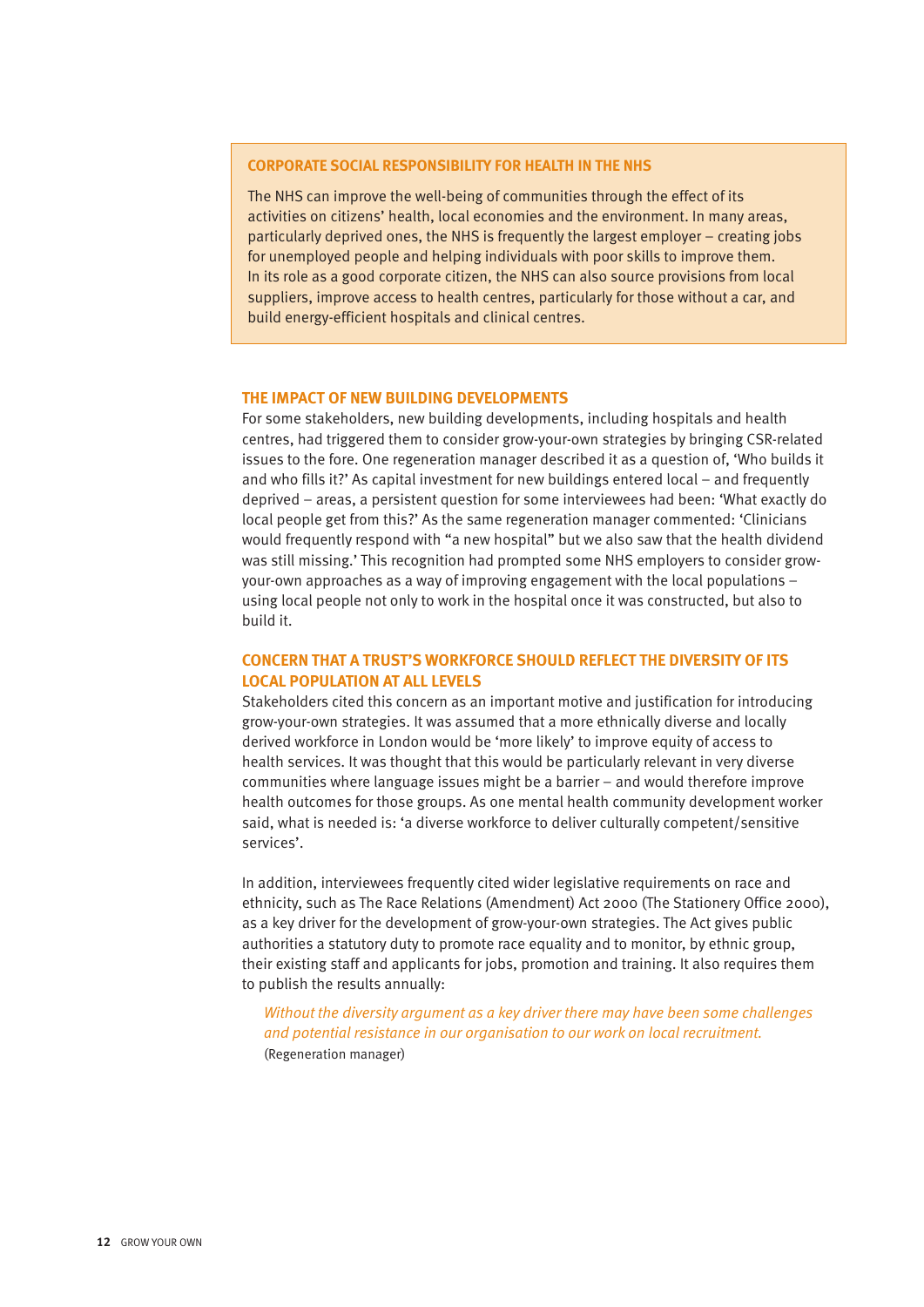#### **ACKNOWLEDGEMENT THAT 'MORE OF THE SAME' TYPE OF WORKFORCE DOES NOT RESOLVE ONGOING WORKFORCE CHALLENGES**

Many stakeholders had recognised that trying to meet the challenges of workforce development by simply increasing the overall size of the health care workforce was no longer a viable option: it was financially unsustainable, had failed to resolve ongoing vacancy and turnover rates and had not resulted in more flexible ways of working. As one head of learning and development commented:

#### *Essentially there was a wake-up call – we couldn't carry on as we had been if we really wanted to modernise the workforce – the workforce for the future.*

Instead it was realised that a new approach to workforce development was required – one that ensured that workforce planning was integrated with service-planning activity across an organisation. For some stakeholders, this realisation had provided the most successful justification for developing and embedding grow-your-own strategies in their organisations. Drawing on a coherent understanding of recruitment and turnover patterns, local labour market trends, and new service developments, they were able to argue that grow-your-own approaches would make it possible to create a more responsive service delivered by new types of workers who would be sourced either locally or from existing staff and that this, in turn, could produce a more motivated, loyal and committed workforce.

#### *Condition 2: Clear ownership and accountability for workforce change*

Interviewees emphasised that responsibility and accountability for workforce development needed to be clearly defined and identifiable if the implementation of grow-your-own strategies in NHS organisations was to succeed. They highlighted two factors as being particularly important:

- understanding the 'business of health'
- existence of a supporting governance structure.

#### **UNDERSTANDING THE 'BUSINESS OF HEALTH'**

Stakeholders said that whoever was held responsible for workforce development within an organisation needed to understand what several called the 'business of health'. As noted by one interviewee:

*The only way meaningful workforce modernisation and the introduction of new entry routes [to the workforce] can take place… [is if it is] based on an understanding of what the problems, issues and barriers are on the service side and how the work is organised.*

(Head of learning and development)

In practice, this meant that whoever was responsible for workforce development – whether HR, service modernisation or learning and development leads – needed to have, not only an overview of both the business and organisational objectives, but also a detailed knowledge of service need and development. It was also important that they considered the workforce implications of any planned changes contained within these objectives.

Stakeholders explained that it was important to understand that the role of workforce development was separate from but complementary to the more traditional role of HR. If those responsible for workforce development were not HR professionals, they would need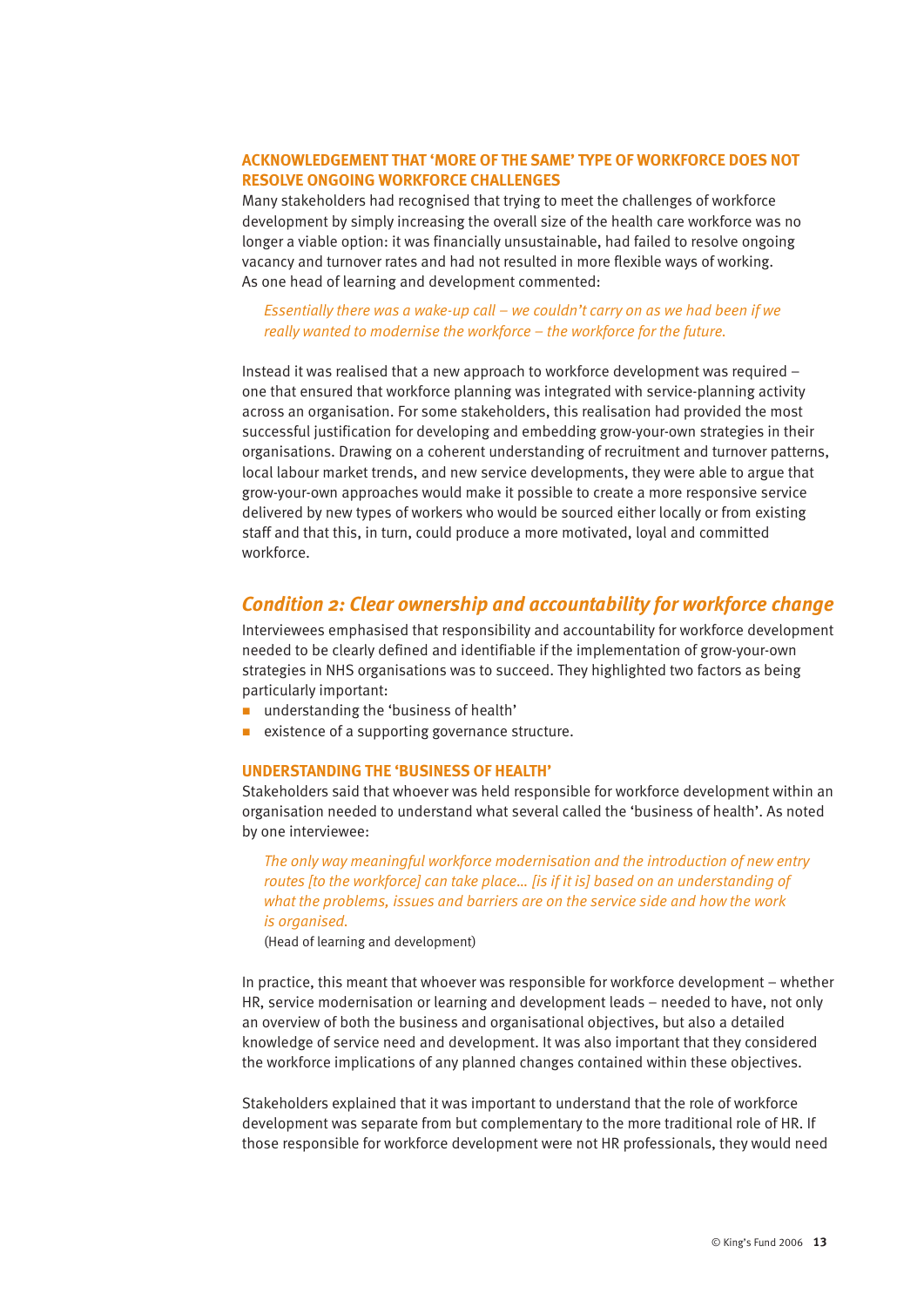to draw on the expertise of their HR colleagues in helping staff to understand and manage the impact of service changes through appraisals, reviewing job descriptions and applying the Knowledge and Skills Framework. Stakeholders also stressed that the expertise of the HR function was important in helping to ensure that the NHS was considered attractive as a local employer.

#### **EXISTENCE OF A SUPPORTING GOVERNANCE STRUCTURE**

According to stakeholders, the existence of a supporting governance structure linked to wider organisational and service objectives ensured that the rationale for developing growyour-own strategies was recognised and supported at all levels of an organisation and that those responsible for developing the workforce had the authority and incentives to be able to do so:

*However altruistic and value laden this type of work [recruitment from local populations] can be… the reality is that we work in a hierarchical and performance-based system, so targets based on a good analysis of what the organisation needs are necessary and need to be embedded into any plan.*

(Regeneration manager)

#### *Condition 3: Strong leadership, champions and collaborations*

Stakeholders felt that the presence of the following made it easier to implement grow-yourown strategies:

- $\blacksquare$  board-level leadership
- n champions and collaborations.

#### **BOARD-LEVEL LEADERSHIP**

In the interviews, there was a clear consensus that effecting meaningful change in approaches to workforce development – particularly when developing your own workforce and wanting to rely less on the qualified workforce  $-$  could only take place with strong board-level leadership. As one head of learning and development commented: 'It is all about the leadership at the end.'

Stakeholders with leadership support had felt that they had permission to innovate and take risks in relation to changing workforce practices:

*Our organisational approach to service and workforce transformation was inspired by the chief executive and an executive director – both highly motivated and engaged – so firstly you can't argue against this work – it's a good thing, but more importantly the leadership allowed for systemic change. It's the first time I have ever experienced a whole senior management team in action.* 

(Head of learning and development)

Leadership support had also enabled stakeholders to deal more effectively with resistance to change – for example, from professional groups with vested interests.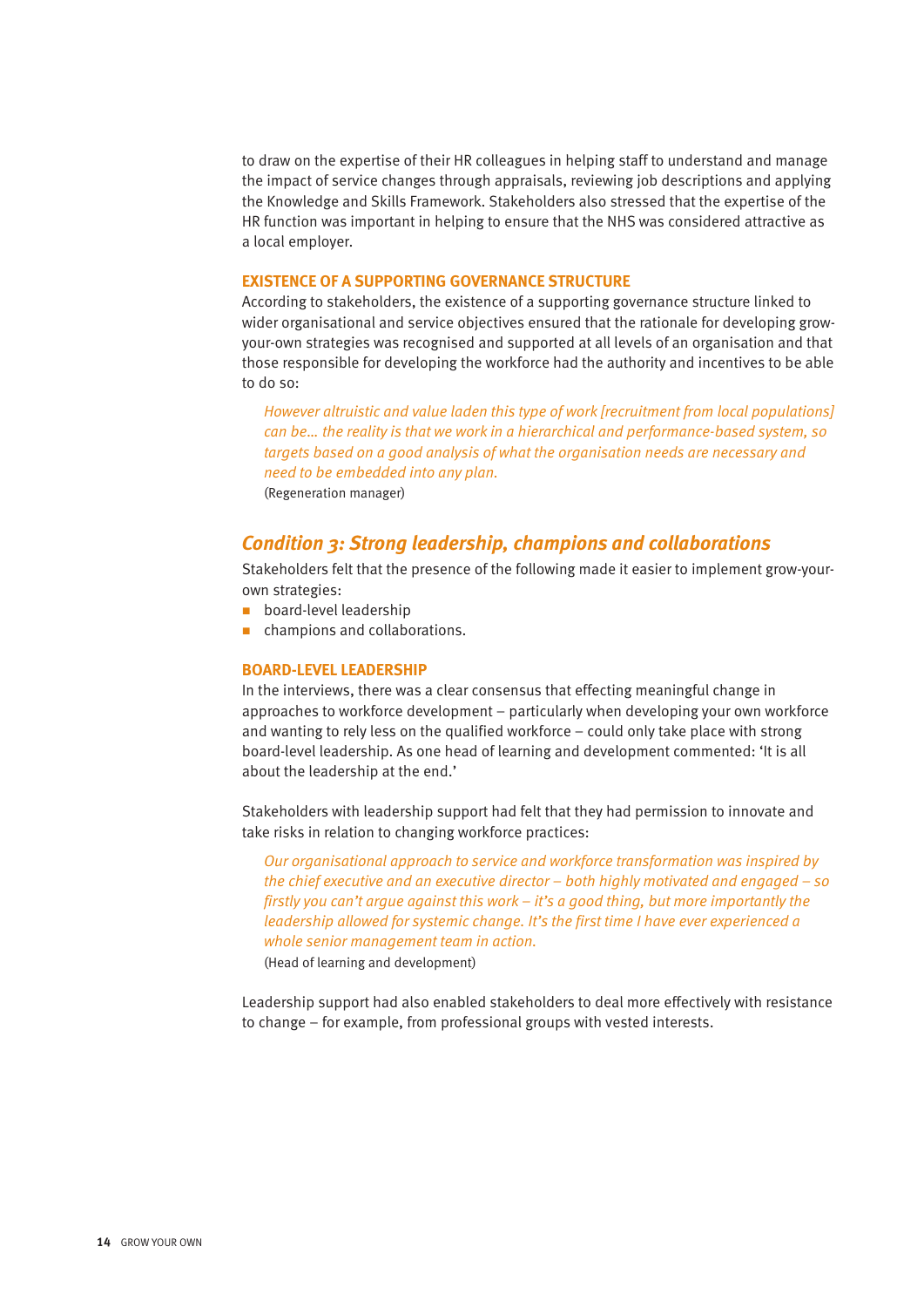#### **CHAMPIONS AND COLLABORATIONS**

Beyond board-level leadership, stakeholders emphasised the importance of developing champions and collaborative relationships to build wider support for grow-your-own strategies. Examples included:

- **n** engaging middle and service managers with the grow-your-own agenda
- $\blacksquare$  identifying dynamic and enthusiastic individuals across the organisation who could act as a network of 'change agents' to influence others. As one modernisation lead commented: 'They [champions] are not necessarily always at the top… you might get more done with an enthusiastic matron or pharmacy lead.'
- collaborating with strategic health authority experts on workforce and service modernisation
- establishing collaborations between people at different levels of an organisation, for example, with senior managers heading up project boards:

*We had strong corporate sign up – chief executives, commissioners and link directors – to deliver a large-scale change programme across four NHS organisations in three clinical areas. The internal structures are key – when something goes awry there is a management network in place that can act.*  (Director of modernisation)

#### *Condition 4: Strategies for measuring and evaluating success*

Interviewees felt that to strengthen and reinforce the case for grow-your-own approaches it was important to be able to demonstrate their effectiveness. To do this they needed the following:

- systematic monitoring and evaluation
- access to good-quality workforce data.

#### **SYSTEMATIC MONITORING AND EVALUATION**

Although interviewees had recognised the importance of systematic monitoring and evaluation of the impact of grow-your-own interventions, generally this remained underdeveloped, particularly in areas such as the effect on patient experiences. However, stakeholders had started creating some indicators to test and quantify the impact of their interventions in order to determine their success and to plan for the future. The box overleaf gives examples of improvements that different organisations identified.

#### **ACCESS TO GOOD-QUALITY WORKFORCE DATA**

Interviewees pointed out that the quality of available labour market information – and its subsequent analysis – were crucial factors in ensuring that workforce changes were fit for purpose, flexible enough in a climate of changing service models and working across different care boundaries.

The sources of information most frequently referred to by stakeholders as being useful were:

- $\blacksquare$  vacancy data
- $\blacksquare$  turnover rates
- $\blacksquare$  annual staff surveys
- n intelligence about the local labour market trends from local partnerships and networks.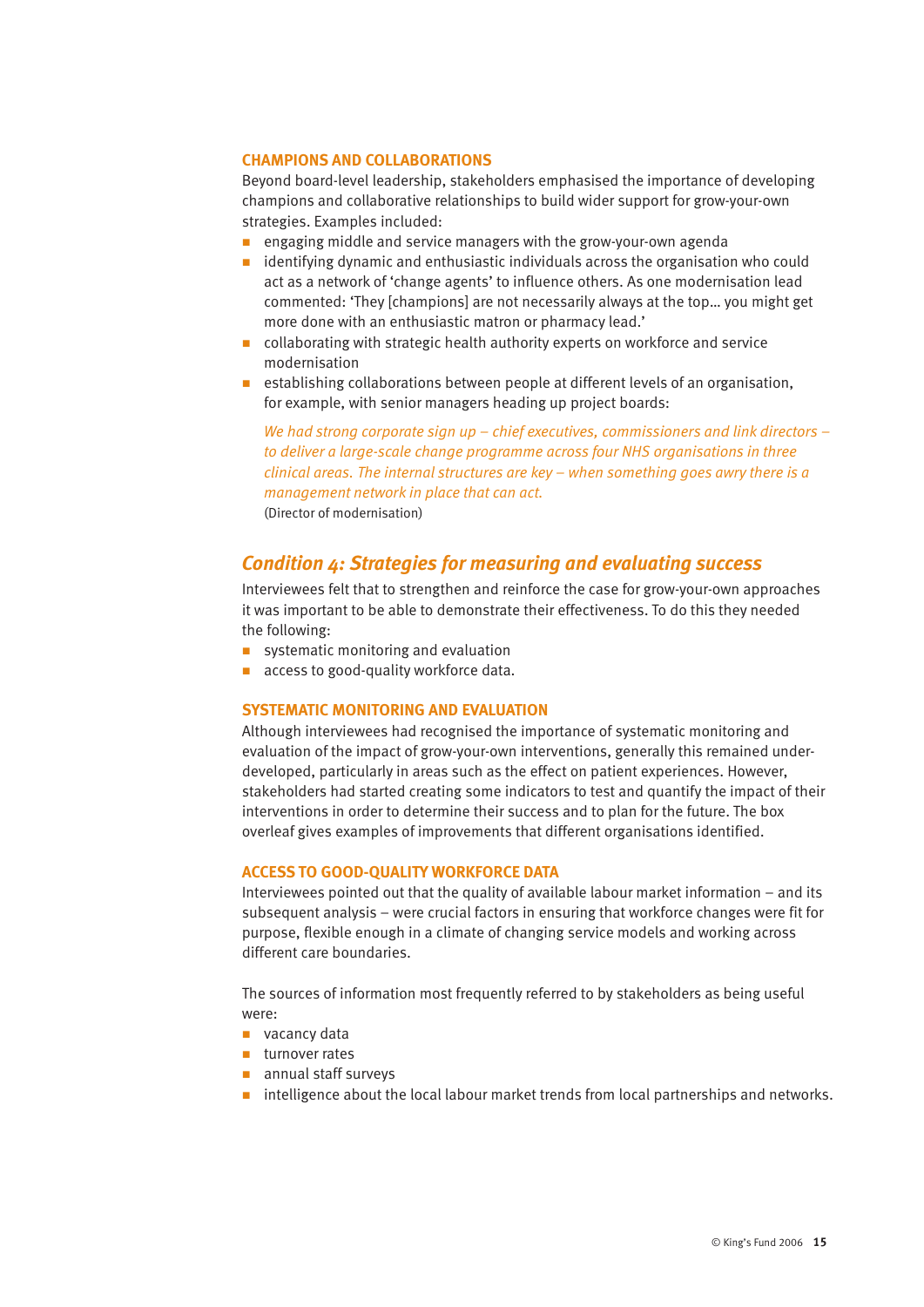#### **WORKFORCE IMPACT MEASURES**

- $\blacksquare$  Reductions in staff turnover of approximately 12 per cent since the introduction of an organisational lifelong learning model (skills escalator) to support staff career development.
- n Acquisition of skills and career progression, particularly for support staff.
- Widened and increased entry routes to employment, particularly around starter or entry jobs.
- n Performance measures with good-quality project management structures in place.
- n Staff surveys and the implementation of the Improving Working Lives initiative indicated increased access to, and improved satisfaction with, learning and development opportunities.
- Success stories of staff development. For instance, this example from a head of learning and development: 'the porter who is now a team leader… existing staff such as operating department assistants, health care assistants and phlebotomists coming into new roles like the clinical assistant practitioner'.
- n Improved appraisal systems and personal development plans in place, which are then acted on.
- Strengthened local partnerships with the local authority, colleges, schools and community-based organisations, which provide improved entry routes for local people into employment.

# **Barriers and obstacles to developing home-grown strategies**

On initial examination, the four conditions described above appear to be reasonably straightforward. However, all stakeholders indicated that there are barriers and obstacles to the effective implementation of grow-your-own workforce strategies in the current context of service and organisational change. A discussion of some of these challenges and how organisations have attempted to address them now follows.

#### *Short-term focus*

Traditional approaches to workforce planning have focused on increasing the numbers within existing occupational groups, particularly by commissioning education and training places for professionally qualified students. Essentially, this has been an exercise in balancing the supply and demand of the workforce. Interviewees said that, as a consequence, there has been insufficient encouragement or incentive to consider the size and shape of the future workforce – and where it would come from – from a long-term perspective. In effect, the direction of workforce policy to date has crowded out or marginalised grow-your-own workforce strategies in favour of developing the qualified workforce.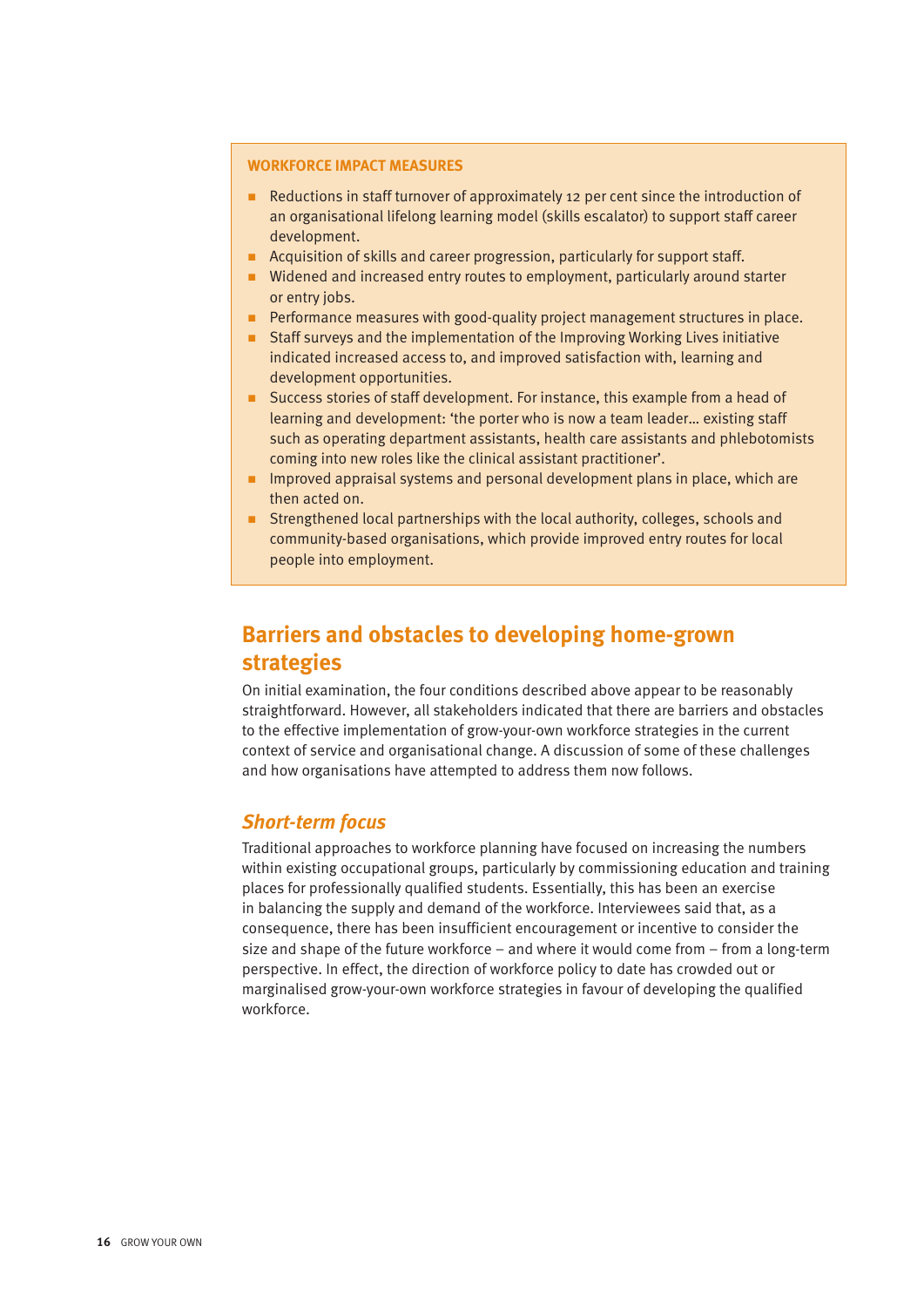## *Lack of clarity around the arguments for an ethnically diverse workforce*

As the focus of this research is London, many stakeholders pointed to local diversity – and specifically ethnic diversity – as a key factor influencing the development of local workforce strategies. The primary reason they gave centred on developing a culturally competent workforce that reflected the ethnically diverse local population that the organisation served. However, there were a number of problems with using the ethnic diversity argument as the main rationale for developing grow-your-own approaches.

First, there was a lack of clarity about what was meant by the term 'a culturally competent workforce'. Second, there was scant evidence available that proved a direct correlation between a representative ethnically diverse workforce and the impact that this might have on improved health outcomes for patients. Third, it was questionable whether staff from black and minority ethnic groups should be held responsible for addressing issues of cultural competency in the delivery of health services. As one respondent pointed out:

*Let's be clear that we don't end up thinking we solve BME [black and minority ethnic] 'problems' with BME staff – in the end, this is about the London population being our future workforce – and they happen to be from ethnic minority groups.*  (SHA director of education and workforce development)

More work, analysis and evidence is needed on the development of impact measures and quality indicators relating to ethnic diversity if it is to be used as a sustained argument for a home-grown workforce in London.

#### *Uncertainty about ownership and responsibility*

The importance of clarity about ownership and responsibility of the workforce agenda in NHS organisations was an ongoing consideration throughout this research. Despite the Department of Health's focus on the HR function nationally in delivering workforce modernisation (Department of Health 2002, 2004b, 2005b), stakeholders persistently identified a concern about HR's current capacity and capability to carry this out in practice. It was apparent that the terms 'HR' and 'workforce' had often been used interchangeably in organisations and at times had become conflated in their meanings. This had led to a widely held assumption that workforce development was the sole responsibility of the HR function of an organisation. Yet, for many stakeholders, the reality was that HR departments had not always been fully engaged in the wider service modernisation agenda and did not necessarily always understand the 'business of health' and the delivery of health care. As a consequence, there was limited capability in HR to understand and therefore support workforce modernisation.

One director of service modernisation spoke of specific difficulties that emerged in HR when trying to implement newly designed roles: 'There is sometimes a lack of ability to understand [that] 'it' [the way health care is delivered and work practices] could be different and how that might happen'. However, stakeholders acknowledged that the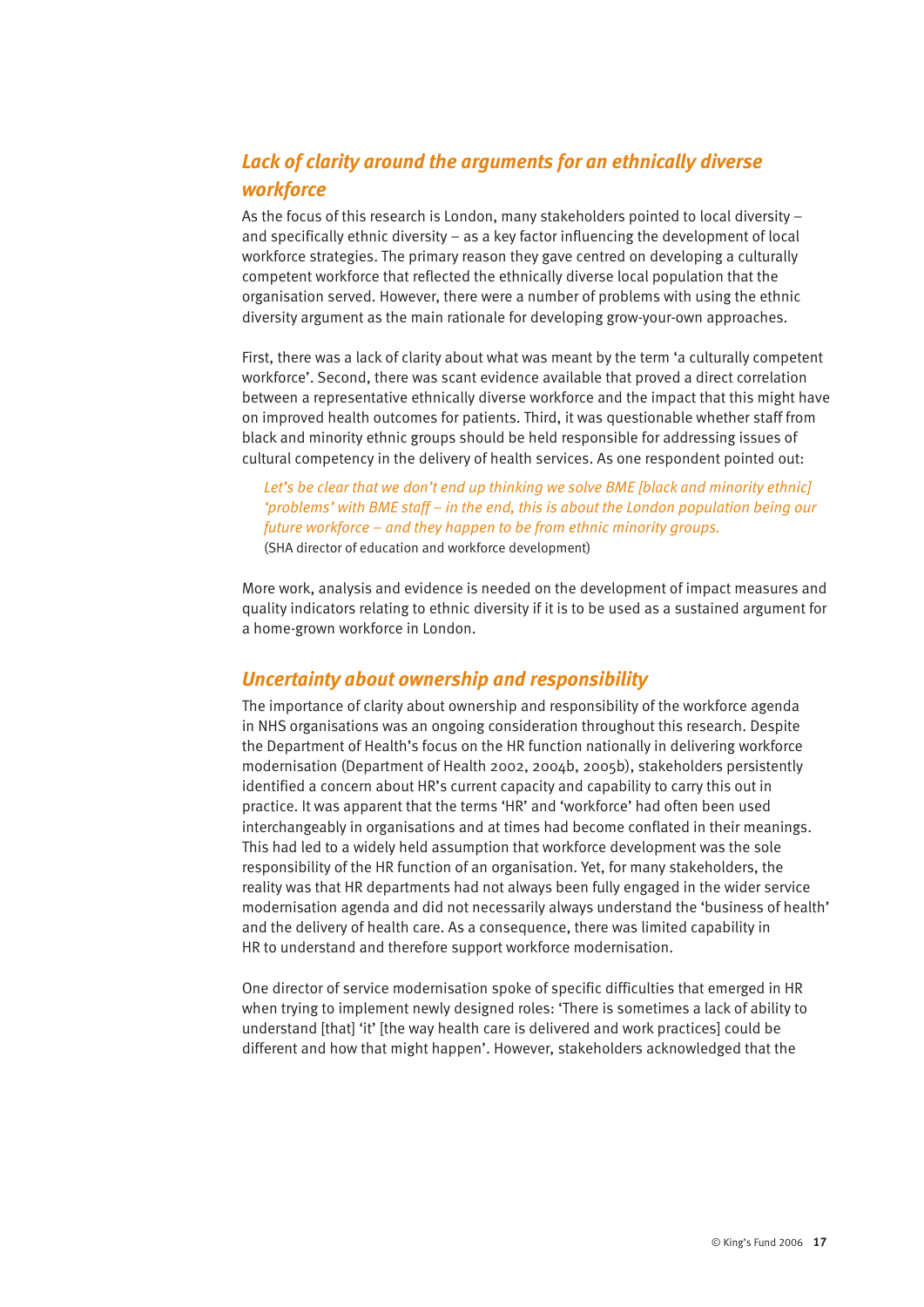implementation of large-scale programmes driven by the Department of Health, such as Agenda for Change and Improving Working Lives, had challenged capability and capacity issues in the HR function of the NHS. As the same director commented: 'In some cases I think the corporate agenda – such as implementing Agenda for Change – has inhibited the human resource role in transformation [process redesign].'

However, in cases where HR had been able to respond to the demanding agenda for workforce change and where they had understood the need for new strategies to recruit and develop staff, including grow-your-own strategies, the results were very successful:

*We developed what was effectively a modern approach to workforce planning, not just concerned with balancing supply and demand. For example, our [workforce] planner was really interested in workforce development and also the local labour market and its trends, and this made a real difference to how we then developed our workforce strategy.*

(Head of learning and development)

#### *Insufficient senior-level support*

Interviewees highlighted that a central element in the successful delivery of new ways of working and innovation that supported grow-your-own strategies was the championing of these new approaches at a senior level. However, this level of support had not always been evident – for example, HR directors had often been poorly represented at board level and, as a result, the broader workforce agenda had not always been championed. Many stakeholders said they had been surprised by the frequent lack of senior-level engagement, given the significant pay bill in terms of the cost of the workforce in any single organisation. A number of interviewees also emphasised the challenges of engaging service-level managers both in new ways of working and considering the local population as a recruitment source. Such engagement – while clearly desirable – took time and effort, which needed to be factored into planning processes.

#### *Challenges from professional interests*

Grow-your-own strategies were frequently described as an important response to supporting new ways of working and service modernisation because they often offered an enhanced labour supply for new and support roles. Nevertheless, several interviewees had faced challenges from professional interests – that is, the habits, history, customs and practice of professional groups – in altering how health care work and services were organised. Stakeholders had found that change was slow as professional groups could be reluctant to break down barriers and would contest – and sometimes resist – the delegation of work. As one director of modernisation commented: 'All professionals are really good at extending their own roles but there seems to be problem with giving things up.' Ensuring the quality, authority and commitment of leadership in supporting homegrown strategies was considered an important factor in tackling some of this resistance.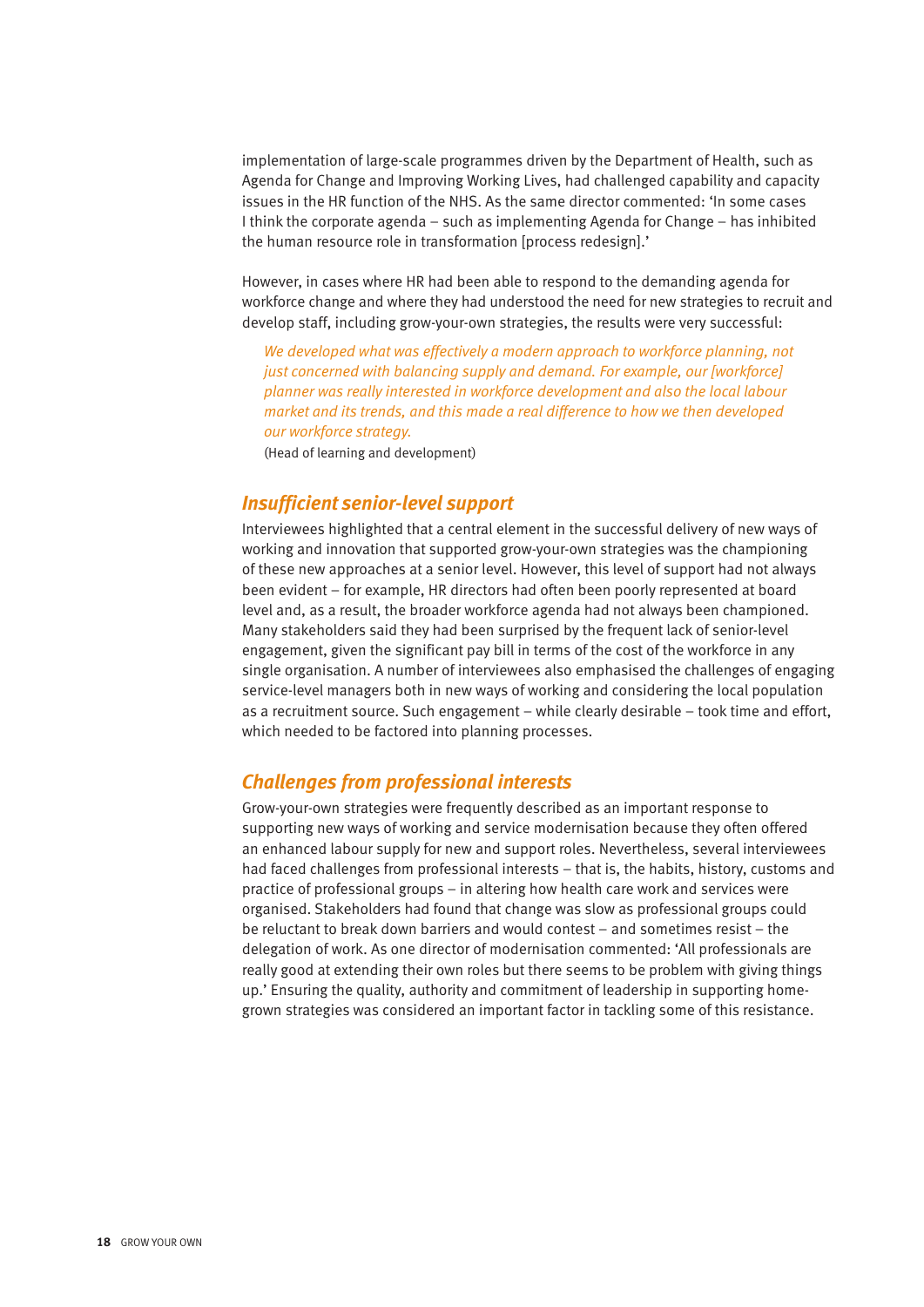### *Lack of patient impact measures*

The intention of most recent national NHS policies and reforms (Department of Health 2005c) has increasingly been to organise services around the patient rather than professional groups. Interviewees had found that this created the potential for workforce redesign and started to unlock opportunities for developing the skills and abilities of staff:

*We wanted to look at our sexual health services. There were gaps and issues about quality across the service – [but] looking at the optimal patient journey is the starting point, and working back from there and seeing the skills you need in your staff.*  (Director of service modernisation)

However, the lack of impact measures – measures that could demonstrate improved patient and service outcomes as a result of workforce interventions – had provided a barrier to introducing and sustaining grow-your-own strategies. Patient experience, in particular, had been difficult to quantify. One way of helping measure the impact of workforce planning and development on patient experience is to ensure that patients have a say in the design of services. One interviewee had factored in patient involvement as part of their redesign programme and had adopted alternative approaches to test service and workforce responsiveness to individual patients. For example, a patient tested out existing services, such as the quality and type of information given, the effectiveness of signposting to services, and the amount of dignity and respect shown towards them.

#### *Limited labour market information*

Stakeholders consistently highlighted the importance of good-quality and timely labour market information. However, this research found that the use of data when shaping workforce plans was relatively limited. Buchan *et al* (2003) have emphasised the need for quality labour market data to enable effective assessment of current and future workforce supply. This is crucial in the development of home-grown approaches to workforce development because an analysis of local labour markets will highlight local unemployment rates, skills shortages and population trends, as well as enabling a more detailed understanding of trends and patterns within the existing workforce. All of these factors influence which strategies are most suitable to be used on the supply side. Elliott (2003) has stressed that local labour markets have a considerable impact on the NHS's capability to deliver services – both now and in the future. The NHS, he suggests, needs to consider:

- $\blacksquare$  the composition of the local population, combined with the type and quality of training and education provision. These underpin the number and type of skills that are then produced in the local labour market
- $\blacksquare$  local attitudes and perceptions of the NHS
- $\blacksquare$  the degree of competition for labour. If other employers compete directly for similar types of skills as the NHS, then this is more likely to have an immediate – and potentially detrimental effect – than where the required skills are different.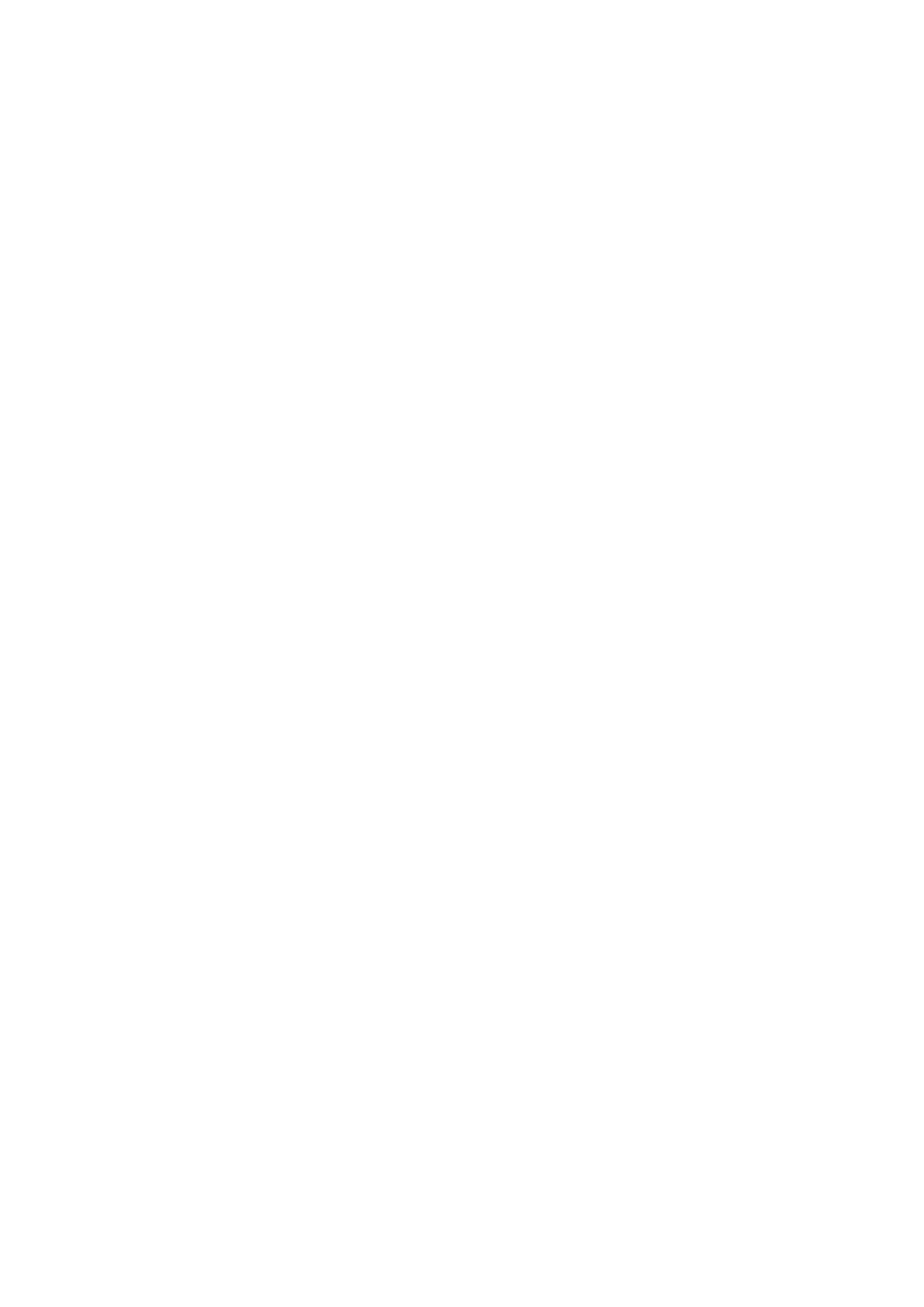# Conclusion

This paper has presented the findings from a small-scale qualitative piece of research into how grow-your-own workforce strategies are currently being established by London health care organisations. The focus has been on exploring 'what works and what is required' in the establishment of these practices and the barriers and obstacles to embedding them within NHS organisations. In addition, this paper has emphasised how such practices can support wider strategic workforce development in the capital.

### **Capitalising on the local market**

Many stakeholders acknowledged that a continued emphasis on expanding workforce numbers through traditional routes would not be effective in meeting London's anticipated labour market challenges. Nor would such an approach capitalise on the 'local' pool of potential recruits that London's growing population would create. The findings uncovered many positive and encouraging aspects in relation to the development of grow-your-own workforce strategies taking place in London NHS organisations. Nevertheless, while these approaches were clearly not new, the extent to which they might become firmly established in organisations was dependent on what could be described as an 'enabling environment'. All of the stakeholders involved in this research described at length the characteristics of what was needed to underpin the introduction and, importantly, the sustainability of home-grown strategies.

This information can be distilled into four key conditions:

- $\blacksquare$  focused organisational motivation
- $\blacksquare$  clear ownership and responsibility for workforce change
- strong leadership, champions and collaborations
- strategies for measuring and evaluating success.

#### **Quantifiable success measures**

Current pressures facing NHS organisations mean that workforce issues are under much scrutiny. However, there was a broad consensus in the findings that going 'local' in terms of recruiting from local populations – as well as using the talents and skills of existing staff – was increasingly making a significant contribution to workforce development. Grow-yourown approaches were having a considerable impact and organisations were beginning to identify quantifiable success measures, such as reductions in staff turnover and improved staff satisfaction as a result of structured development opportunities. While organisations were often motivated to act on the basis of value-based arguments, such as corporate social responsibility, there was a growing realisation and acknowledgment among interviewees that grow-your-own strategies could not only address these arguments but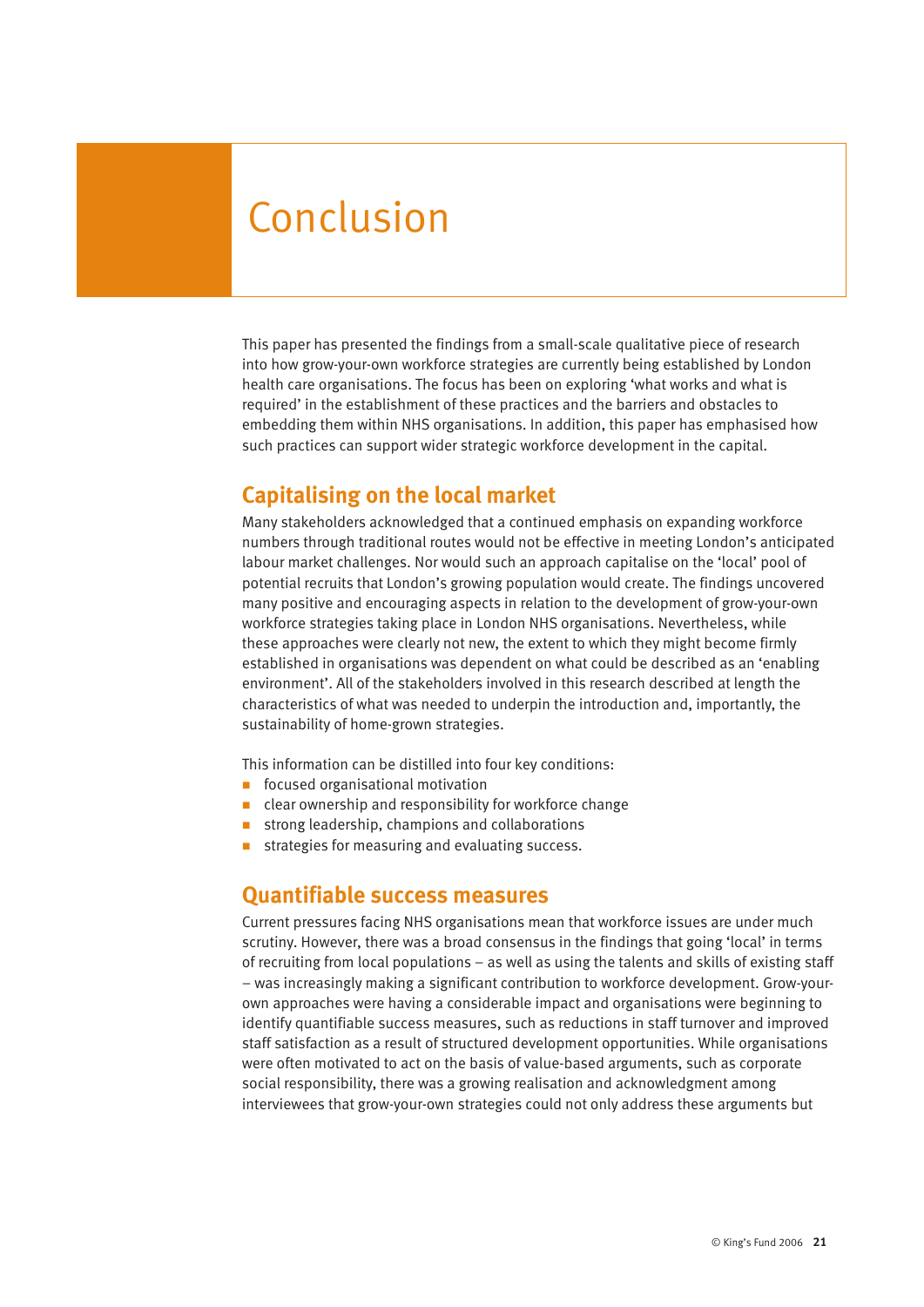also be successful in addressing workforce challenges. An important factor determining the success of grow-your-own strategies was the degree to which they had become part of mainstream workforce activity: thriving schemes tended to be better integrated; less successful ones tended to be operating in isolation.

### **Fresh approaches to workforce issues**

Financial constraints, and actual and anticipated shortages of traditional workforce supply, also seemed to influence organisations. They realised that their survival was dependent on new approaches to workforce issues – in this context, looking beyond the customary labour source of professionally qualified staff. Although local workforce strategies had been identified as a potential way forward, the need to address statutory requirements, for example, on issues of race and disability, had given added weight to these approaches. There was also growing awareness of the potential impact of demographic changes in the capital – for example, age, ethnicity, skills base, educational levels or attainment – and the challenges for service delivery in London that such shifts would bring.

# **Strong leadership and HR capacity and capability**

The very varied nature of responsibility and leadership for workforce development in NHS organisations was the greatest concern for stakeholders. Unsurprisingly, grow-your-own strategies require strong leadership but also highly developed HR capacity and capability. There is an assumption that the responsibility for transforming workforces should lie with HR. In practice, this was clearly not always the case. In order to improve and clarify the situation, there needs to be more investment in, and support for, the development of the HR function in the NHS, particularly in relation to organisational development skills and practice. Our research found that there are examples of strong leaders who have already recognised this and acted upon it.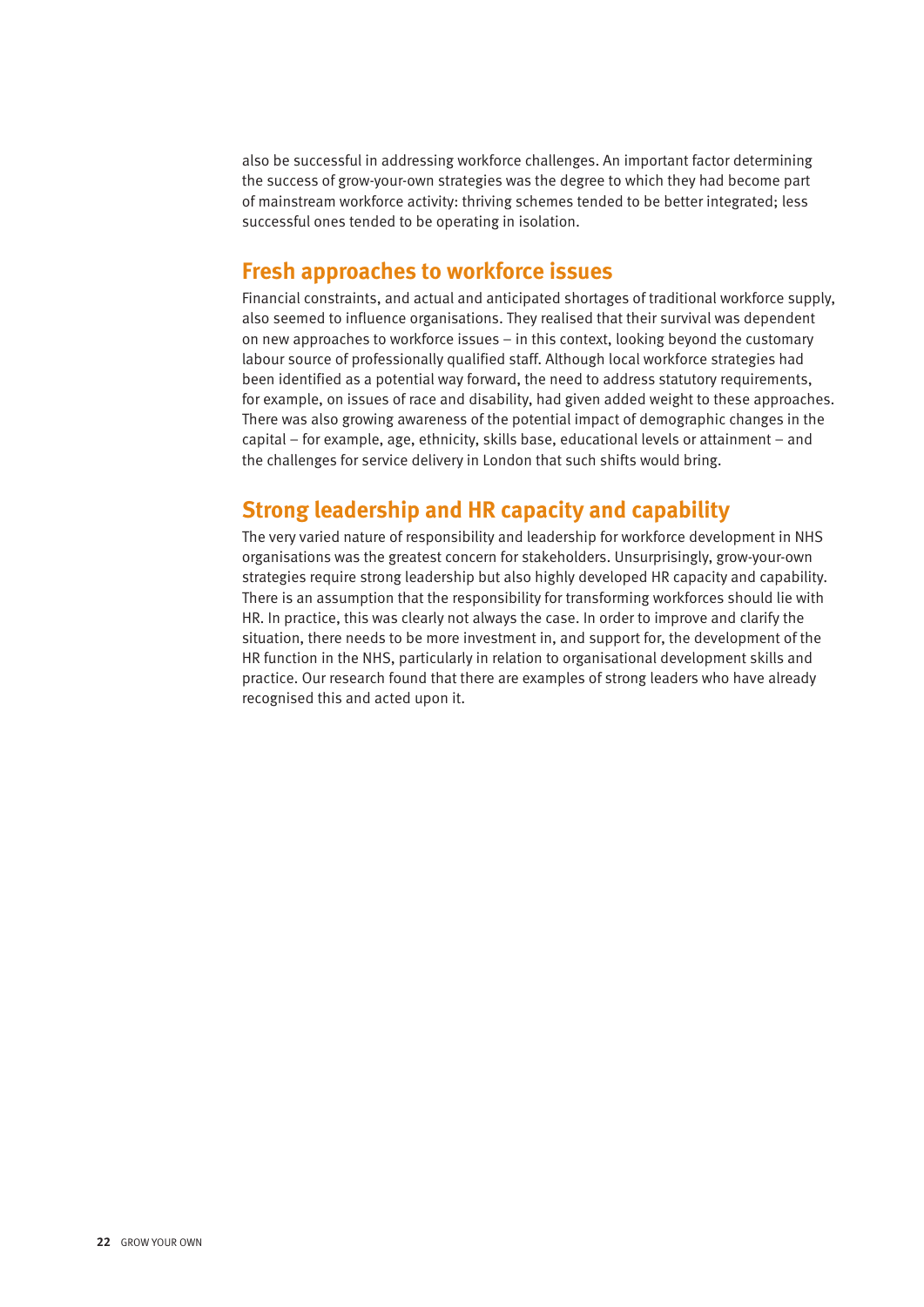# Looking ahead

In terms of the future, the signs for regional and national policy development in this area look promising. The current Select Committee on Health inquiry (2006b) into workforce planning and how it should progress in the future reinforces the point that workforce planning and development cannot continue without due consideration of demographic and technological shifts. It has also highlighted the importance of changing and adjusting the roles of existing staff and improving their skills, as well as implementing better models for recruiting and retaining staff.

The recent creation of a single strategic health authority (SHA) for London represents a real opportunity for both workforce and organisational development across the capital. Although the workforce functions of the new SHA are still yet to be determined at the time of writing, there is the potential to develop a coherent regional policy on leading, co-ordinating and managing appropriate aspects of workforce development in London, particularly in relation to sustainability and, within this, grow-your-own approaches. This will be important as the range of stakeholders and partners in the NHS increases. Alongside London's health and social care workforce employers and planners, education providers – including those in higher and further education – must now be regarded as active partners in the planning and development of London's NHS workforce.

Above all, what is clear is that London needs to act now to develop and co-ordinate coherent approaches, such as grow-your-own workforce strategies, that are tailored towards the capital's labour market, in order to provide a sustainable, flexible and effective workforce for the future.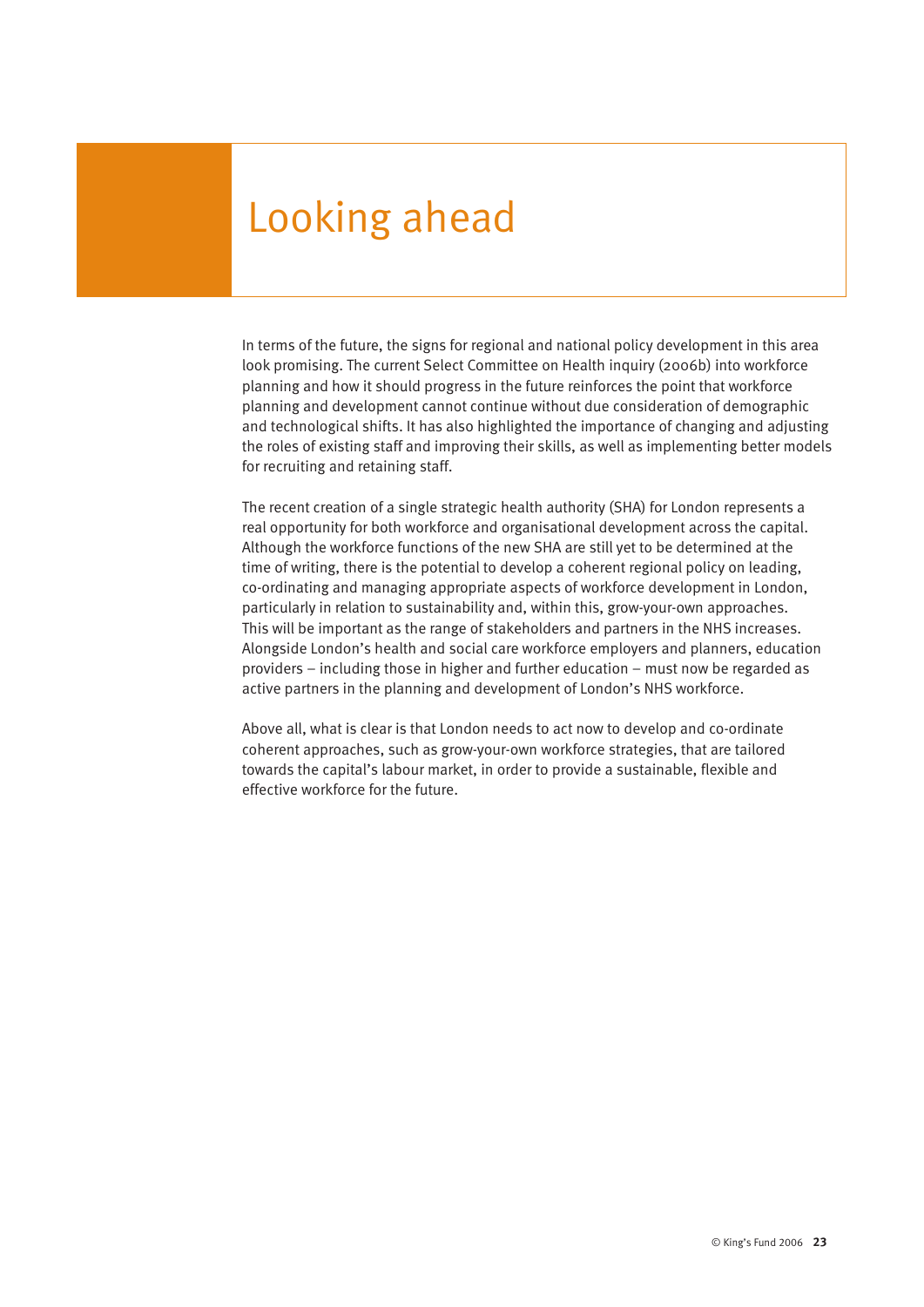# References

Association of London Government (2005). *Key Facts About London*, in 'Diversity' section. London: Association of London Government. Available at: www.alg.gov.uk/doc.asp?doc=16298&CAT=2148 (accessed on 23 June 2006).

Ball J, Pike G (2004). *Stepping Stones: Results from the RCN membership survey 2003*. London: Royal College of Nursing. Available at: www.rcn.org.uk/publications/pdf/membersurvey2003.pdf (accessed on 23 June 2006).

Buchan J, Finlayson B, Gough P (2003). *In Capital Health: Creative solutions to London's NHS workforce challenges*. London: King's Fund.

Buchan J, Jobanputra R, Gough P (2004). *London Calling? International recruitment of health workers to the capital*. London: King's Fund. Available at: www.kingsfund.org.uk/resources/publications/ london\_calling.html (accessed on 15 June 2006).

CBI Publications (2006). *London Business Survey*, 12 May 2006. London: CBI Publications in association with KPMG.

Concours Group and Age Wave (2003). *Demography is Destiny*. USA: Concours Group and Age Wave. Available at: www.healthcareworkforce.org.uk/C9/Demography%20is%20De\$tiny/default.aspx (accessed on 15 June 2006).

Department of Health (2006). *Chief Executive's Report to the NHS, June 2006*. London: Department of Health. Available at: www.dh.gov.uk/assetRoot/04/13/58/40/04135840.pdf (accessed on 26 June 2006).

Department of Health (2005a). *Health Reform in England: Update and next steps*. London: The Stationery Office. Available at: www.dh.gov.uk/PublicationsAndStatistics/Publications/ PublicationsPolicyAndGuidance/PublicationsPolicyAndGuidanceArticle/fs/ en?CONTENT\_ID=4124723&chk=y2qlXE (accessed on 23 June 2006).

Department of Health (2005b). *A National Framework to Support Local Workforce Strategy Development: A guide for HR directors in the NHS and social care*. London: The Stationery Office. Available at: www.dh.gov.uk/PublicationsAndStatistics/Publications/ PublicationsPolicyAndGuidance/PublicationsPolicyAndGuidanceArticle/fs/ en?CONTENT\_ID=4124746&chk=iv8Gmm (accessed on 15 June 2006).

Department of Health (2005c). *Creating a Patient-led NHS: Delivering the NHS Improvement Plan*. London: The Stationery Office. Available at: www.dh.gov.uk/assetRoot/04/10/65/07/04106507.pdf (accessed on 23 June 2006).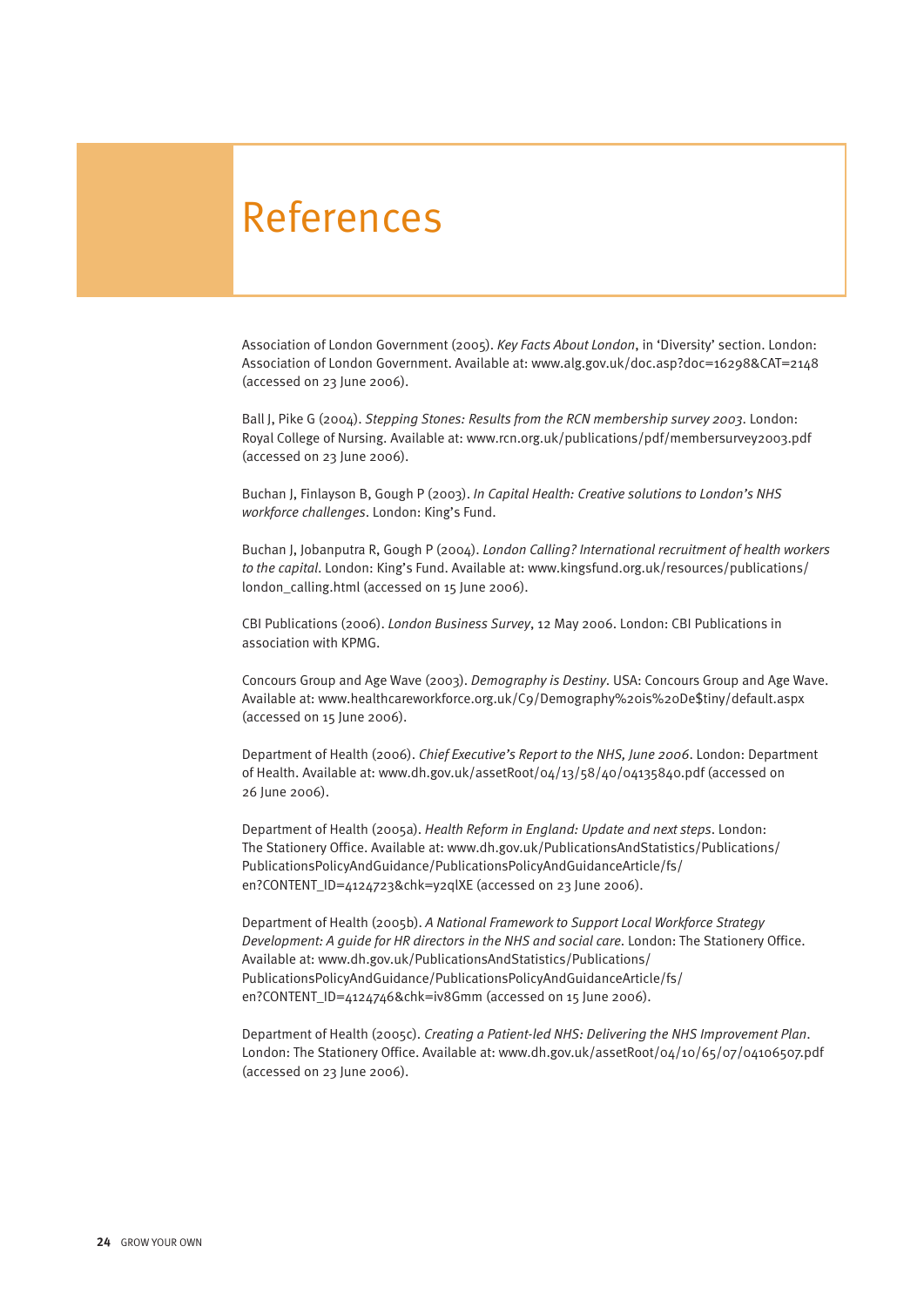Department of Health (2004a). *The NHS Knowledge and Skills Framework and the Development Review Process*. London: The Stationery Office. Available at: www.dh.gov.uk/assetRoot/ 04/09/08/61/04090861.pdf (accessed on 15 June 2006).

Department of Health (2004b). *Delivering the HR in the NHS Plan 2004*. London: The Stationery Office. Available at: www.dh.gov.uk/PublicationsAndStatistics/Publications/ PublicationsPolicyAndGuidance/PublicationsPolicyAndGuidanceArticle/fs/ en?CONTENT\_ID=4082233&chk=nBxolE (accessed on 15 June 2006).

Department of Health (2002). *HR in the NHS Plan: More staff working differently*. London: The Stationery Office. Available at: www.dh.gov.uk/PublicationsAndStatistics/Publications/ PublicationsPolicyAndGuidance/PublicationsPolicyAndGuidanceArticle/fs/ en?CONTENT\_ID=4009112&chk=BhxN/z (accessed on 15 June 2006).

Department of Health (2000). *The NHS Plan: A plan for investment, a plan for reform*. London: The Stationery Office. Available at: www.dh.gov.uk/PublicationsAndStatistics/Publications/ PublicationsPolicyAndGuidance/PublicationsPolicyAndGuidanceArticle/fs/ en?CONTENT\_ID=4002960&chk=07GL5R (accessed on 15 June 2006).

Elliott RF (2003). *The Impact of Local Labour Market Factors on the Organisation and Delivery of Health Services: A scoping exercise*, SDO/52/2003. Aberdeen: University of Aberdeen. Available at: www.sdo.lshtm.ac.uk/workforce.htm#labour (accessed on 15 June 2006).

Ethnic Minority Employment Taskforce (2005). Information available at: www.emetaskforce.gov.uk/ keys.asp (accessed on 15 June 2006).

Hollis J, Hay G (2005). *GLA 2005 Round Interim Demographic Projections*, DMAG Briefing 2005/33. London: Greater London Authority. Available at: www.london.gov.uk/gla/publications/ factsandfigures/dmag-briefing-2005-33.pdf (accessed on 15 June 2006).

Hutt R, Buchan J (2005). *Trends in London's NHS Workforce: An updated analysis of key data*. London: King's Fund. Available at: www.kingsfund.org.uk/resources/publications/trends\_in.html (accessed on 15 June 2006).

NHS HSC Information Centre (2006). *NHS Staff 1995–2005*. Available at: www.ic.nhs.uk/pubs/ nhsstaff (accessed on 22 June 2006).

Roberts H, McNeish D (2005). *Health in London: Review of the London Health Strategy high-level indicators*. London: London Health Commission. Available at: www.londonshealth.gov.uk/ PDF/hinl2005/hilfullreport2005.pdf (accessed on 22 June 2006).

Select Committee on Health (2006a). *Evidence submitted by 5 London Strategic Health Authorities (WP 34)*. London: The House of Commons. Available at: www.publications.parliament.uk/pa/ cm200506/cmselect/cmhealth/1077/1077we37.htm (accessed on 23 June 2006).

Select Committee on Health (2006b). *Workforce Needs and Planning for the Health Service: Terms of reference, Session 2005–2006*. London: The House of Commons. Available at: www.parliament.uk/ parliamentary\_committees/health\_committee/hcpn060127.cfm (accessed on 15 June 2006).

The Stationery Office (2000). *The Race Relations (Amendment) Act 2000*. London: The Stationery Office.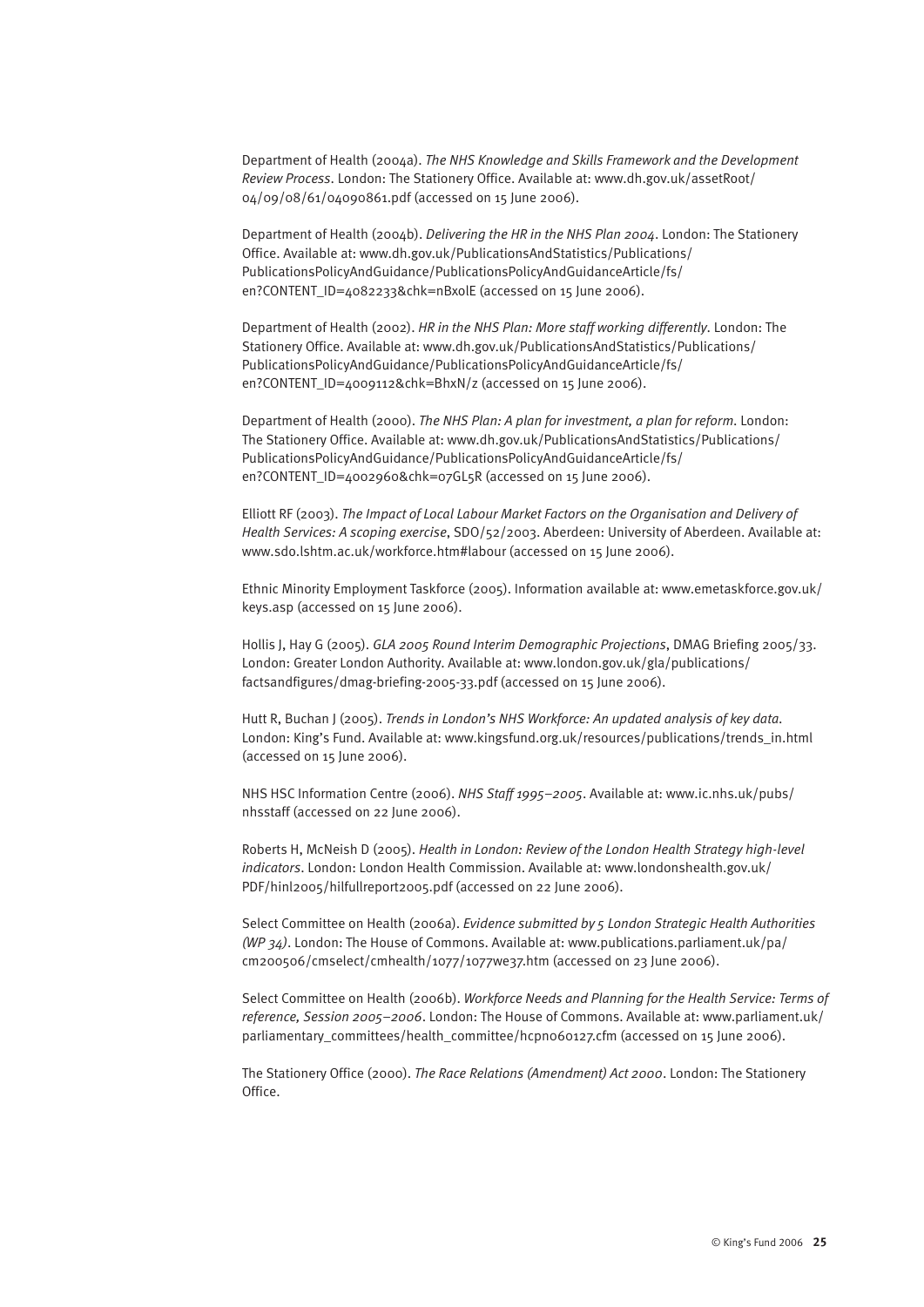Wanless D (2002). *Securing our Future Health: Taking a long-term view*. London: HM Treasury.

Lord Warner, Minister of State for NHS Delivery, Lords (2006). 'Breaking through annual conference'. Speech delivered on 27 January 2006. London: Department of Health. Available at: www.dh.gov.uk/NewsHome/Speeches/SpeechesList/SpeechesArticle/fs/ en?CONTENT\_ID=4132203&chk=hq%2BenG (accessed on 22 June 2006).

Lord Warner, Minister of State for NHS Delivery, Lords (2005). 'Breaking with tradition: The future role of doctors in UK healthcare'. Speech delivered on 5 October 2005, at the Joint Consultants Committee Conference. London: Department of Health. Available at: www.dh.gov.uk/NewsHome/ Speeches/SpeechesList/SpeechesArticle/fs/en?CONTENT\_ID=4121384&chk=GQDN4N (accessed on 22 June 2006).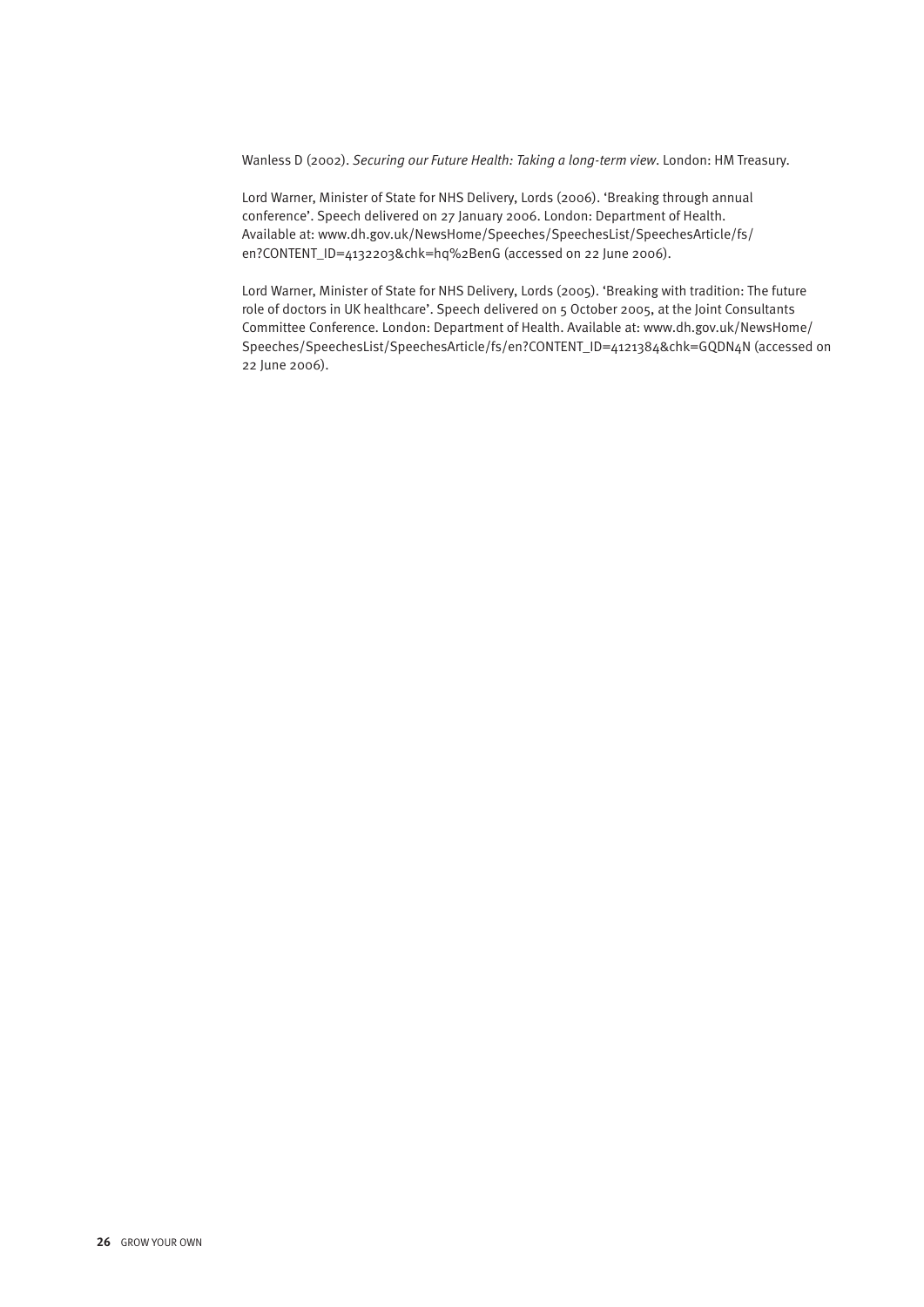# Linked publications

#### **Assessing the New NHS Consultant Contract: A something for something deal?** *Sally Williams, James Buchan*

The government's reforms of contracts and pay for NHS staff are designed not just to pay staff more but also to secure changes in working patterns and productivity that translate into benefits for patients. This paper assesses the impact of the new consultant contract in England. Its findings are based on a literature review, discussion with key informants and case studies of five acute NHS trusts. The report shows that there is little evidence, as yet, of benefits having been realised: the scale of the task was underestimated and national guidance not sufficiently clear, leading to considerable variation in approach and outcome between trusts.

ISBN 1 85717 547 6 May 2006 56 pages £10.00

#### **Working to Sustain Progress: Black and minority ethnic non-executive directors in London** *Eleanor Stanley*

In recent years the NHS has made significant progress in increasing the number of non-executive directors (NEDs) from black and minority ethnic (BME) communities, as part of a wider move to reflect diversity at all levels of NHS organisations. Drawing on the findings of two surveys and interviews with individuals involved in the field, this paper explores the current situation for NEDs from BME communities in London's NHS trusts and health authorities. It examines their experiences, levels of satisfaction and impressions of the impact of organisational changes, and asks what can be done to ensure BME representation among NEDs is sustained.

ISBN 1 85717 545 X March 2006 27 pages £5.00

#### **Internationally Recruited Nurses in London: Profile and implications for policy** *Jim Buchan*

The issues surrounding international recruitment and the migration of health workers have generated huge media attention. However, relatively little primary research has been done in this area. Based on a survey of international nurses in London, this paper reports on the country of origin, demographic profile, motivations, experiences and career plans of the 380 respondents. The paper also outlines the overall trends in the numbers of nurses coming to the United Kingdom, examines the policy context in which international recruitment activity has been conducted, and looks at the impact of the United Kingdom's Code of Practice on international recruitment.

ISBN 1 85717 533 6 September 2005 30 pages £6.50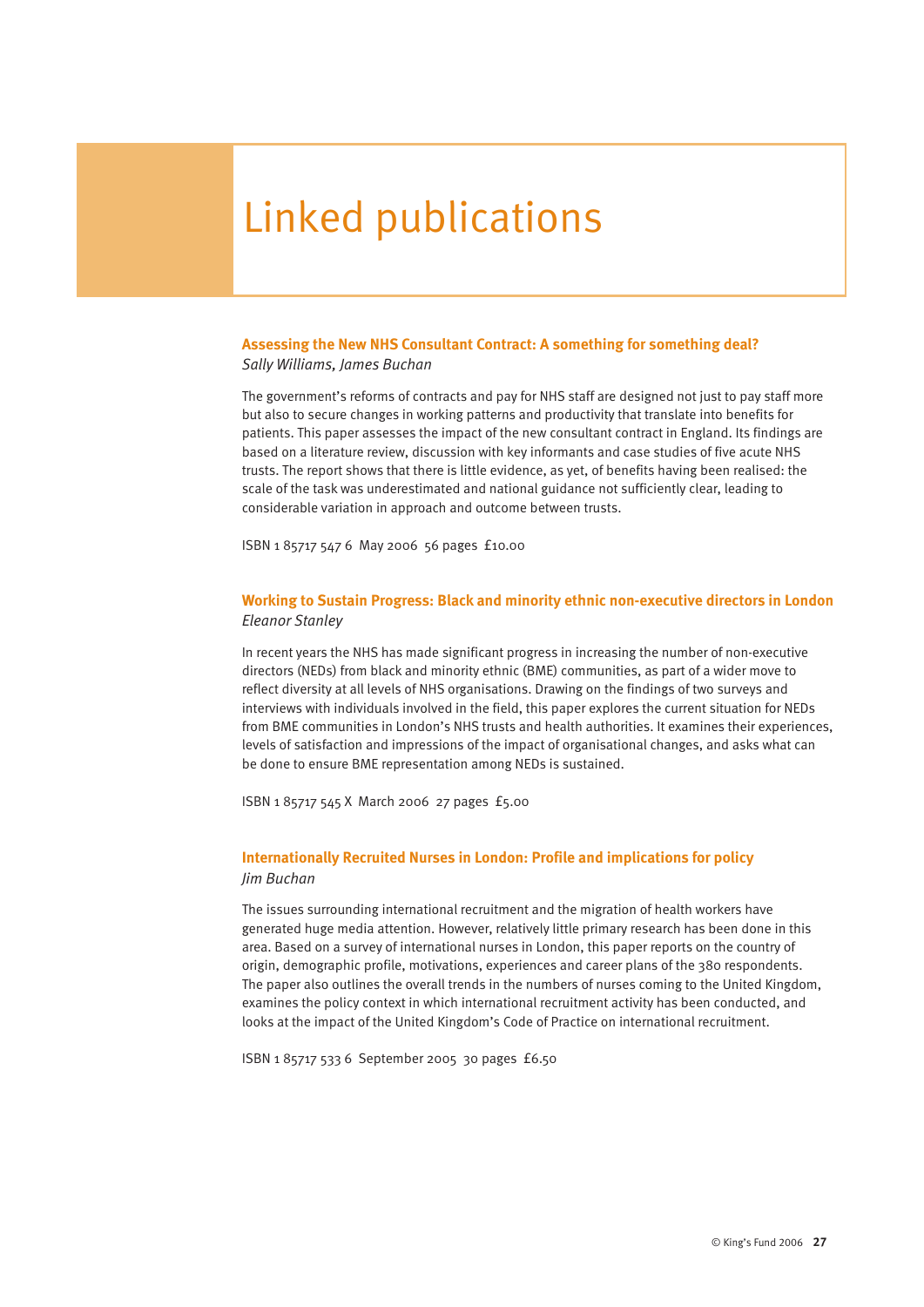#### **Trends in London's NHS Workforce: An updated analysis of key data** *Ruth Hutt, James Buchan*

London's NHS faces particular problems with recruiting and retaining staff, but government workforce initiatives are making a difference in some areas. This paper examines the key trends in London's health care labour market, revisiting ten key challenges from our earlier report, *In Capital Health*, and examines the far-reaching impact of changes such as the new GP and consultant contracts, and Agenda for Change.

ISBN 1 85717 499 2 March 2005 29 pages £5.00

# **London Calling? International recruitment of health workers to the capital**

*James Buchan, Renu Jobanputra, Pippa Gough* 

London is more reliant than other parts of England on the international recruitment of health professionals. This raises several questions. How can employers support and develop such a diverse workforce? How can they retain hard-won international health care staff in the face of increasing international competition? And is it ethical to recruit workers from developing countries experiencing their own shortages? This research summary profiles the capital's international health care workforce for the first time, with case studies detailing the experiences of three London NHS trusts. It is the first publication of a wider programme of work on the international recruitment of health workers to the capital.

ISBN 1 85717 504 2 July 2004 12 pages £3.00

#### **In Capital Health? Creative solutions to London's NHS workforce challenges**

*James Buchan, Belinda Finlayson, Pippa Gough* 

The NHS in London faces a range of challenges, including providing effective health care in a city where the population is expected to rise by 700,000 by 2016. Yet it is experiencing challenges in growing, retaining and deploying its health care workforce in London. This report identifies ten challenges facing the NHS in London, and illustrates how London is responding to the challenges. Its recommendations include developing networks and exploiting the appeal of London as a place to work and live.

ISBN 1 85717 479 8 July 2003 56 pages £8.00